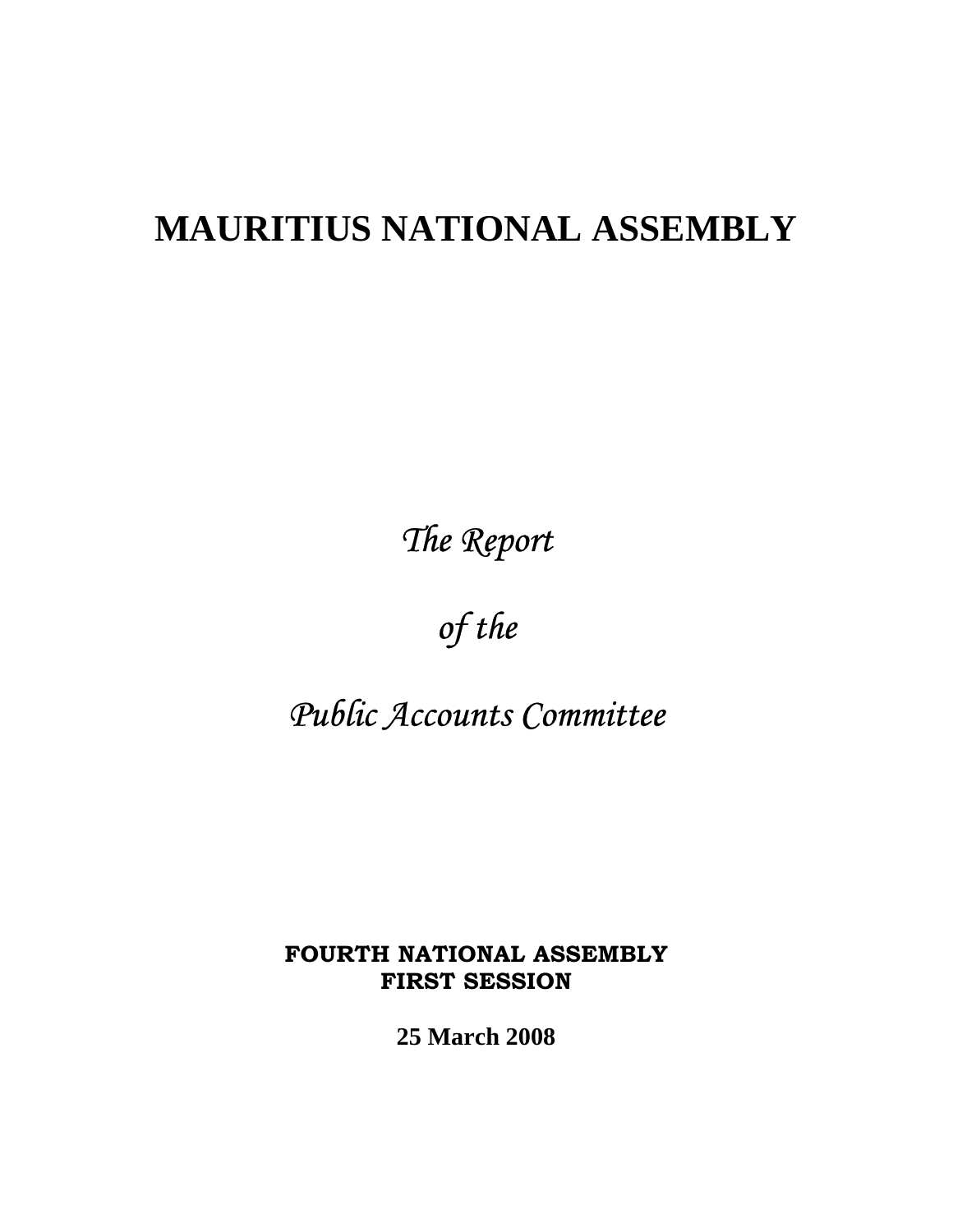## *TABLE OF CONTENTS*

- **1.0 Introduction**
- **2.0 General**
- **3.0 Findings and Recommendations** 
	- **A. The Prime Minister's Office**
	- **B. The Rodrigues Administration**
	- **C. The Ministry of Tourism, Leisure & External Communications**
	- **D. The Ministry of Education and Human Resources**
	- **E. The Ministry of Public Utilities**
	- **F. The Ministry of Local Government**
	- **G. The Ministry of Agro Industry & Fisheries**
	- **H. The Ministry of Health and Quality of Life**
	- **I. The Ministry of Housing and Lands**
- **4.0 The Central Tender Board**
- **5.0 Conclusion**
- **6.0 Acknowledgment**

*Appendix*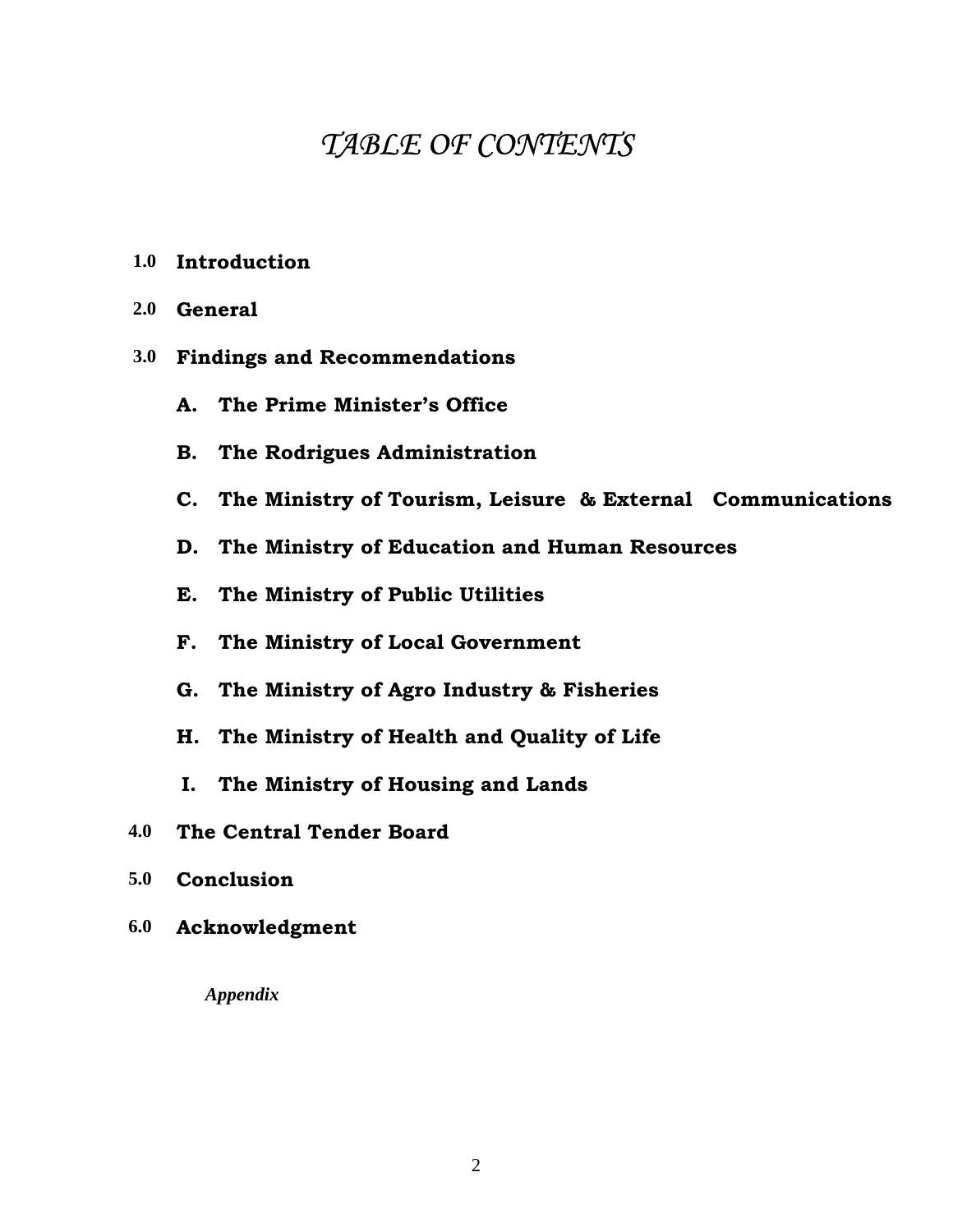## **1.0 INTRODUCTION**

The Public Accounts Committee derives its powers under Standing Order 69(2) of the Standing Orders and Rules of the National Assembly (1995), an extract of which is set out in the Appendix to this report.

The Public Accounts Committee for the current session, was appointed on 02 August 2005 and was made up of the following –

| 1.  | The Hon Jaya Krishna Cuttaree, GCSK    | Chairperson |
|-----|----------------------------------------|-------------|
| 2.  | The Hon Dhanraj Boodhoo                | Member      |
| 3.  | The Hon Lormus Bundhoo                 | Member      |
| 4.  | The Hon Ms K. Rajeshree Deerpalsing    | Member      |
| 5.  | The Hon Mokshanand Dowarkasing         | Member      |
| 6.  | The Hon Mrs Santi Bai Hanoomanjee      | Member      |
| 7.  | The Hon Ahmed Reza Goolam Issack       | Member      |
| 8.  | The Hon Mrs Marie N. Francoise Labelle | Member      |
| 9.  | Dr the Hon Rajendrakumar Mungur        | Member      |
| 10. | The Hon Yatindra Nath Varma            | Member      |

On 03 October 2007, the following Honourable Members resigned from the Committee –

- 1. The Hon Mokshanand Dowarkasing
- 2. The Hon Mrs Santi Bai Hanoomanjee

On 12 October 2007, the following Honourable Members were appointed to serve on the Committee, in replacement of the two above-mentioned Honourable Members who had previously resigned -

- 1. The Hon Eric Joseph Raoul Guimbeau
- 2. The Hon Jean Robert Speville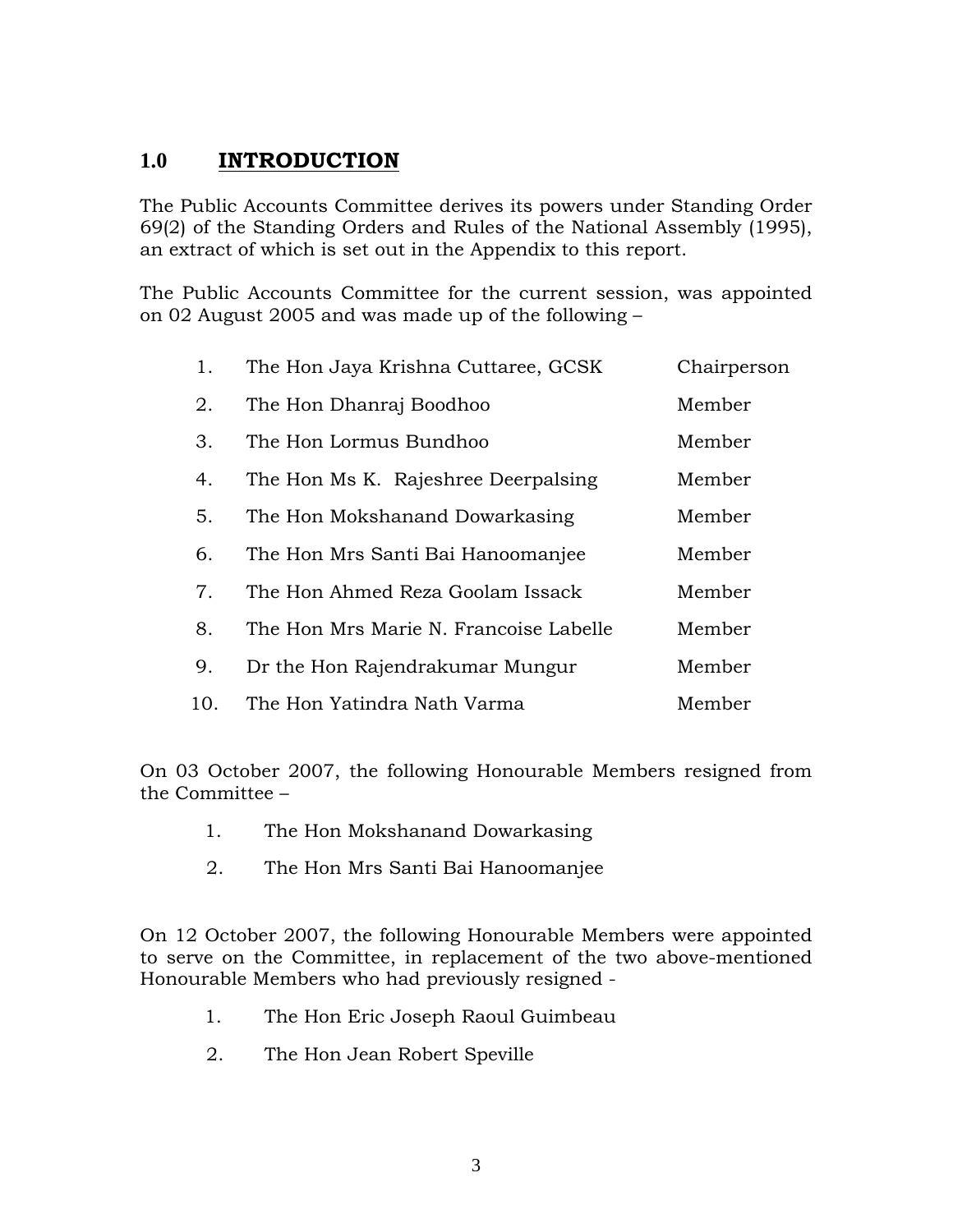Your Committee has held 26 meetings, has effected a site visit at the Tissue Culture Laboratory of the Food and Agricultural Research Council of the Ministry of Agro Industry and Fisheries at Le Réduit and at the Barkly Experiment Station and a fact-finding mission to Rodrigues.

Your Committee examined the Reports of the Director of Audit for the years ended 30 June 2004, 2005 and 2006 on the accounts of ministries and para-statal bodies.

Your Committee summoned the Accounting Officers of selected Ministries to give evidence on the concerns of Your Committee on the matters raised by the Director of Audit in the Reports mentioned above and they were given all latitude to be accompanied by officers whom they considered could be of assistance to them and to submit further particulars.

Your Committee was assisted in its task by the Director of Audit and/or his representatives, the Financial Secretary and/or his representatives and the Accountant General and/or his representatives.

Your Committee has as Secretary the Clerk of the National Assembly.

Your Committee's minutes of proceedings were taken down verbatim.

## **2.0 GENERAL**

Your Committee invited the Accounting Officers of the following Ministries while examining the Reports of the Director of Audit on the Accounts of the Republic of Mauritius for the years ending 30 June 2004, 2005 and 2006 in relation to their respective Ministries -

The Prime Minister's Office;

The Ministry of Tourism, Leisure & External Communications;

The Ministry of Education and Human Resources;

The Ministry of Public Utilities;

The Ministry of Local Government;

The Ministry of Agro Industry & Fisheries;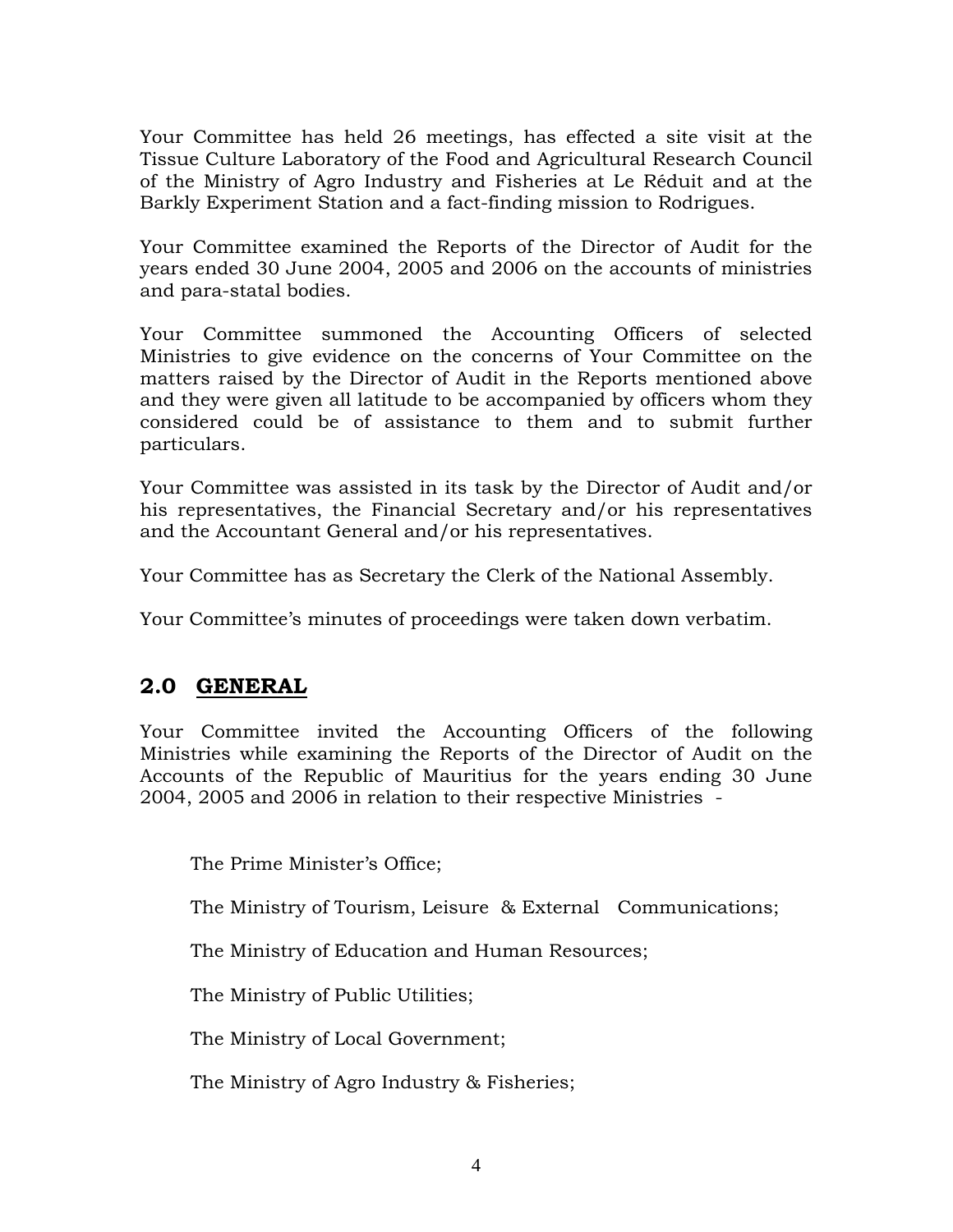The Ministry of Health and Quality of Life; and

The Ministry of Housing and Lands.

Your Chairperson attended a Regional Parliamentary Conference Against Corruption from 28 to 30 November 2006 which was held in Windhoek, Namibia, and a Seminar on the Role of Parliament in the Promotion of Good Public Financial Management and Accountability in Africa from 19 to 23 November 2007 which was held in Tunisia.

Your Committee held one meeting with the Financial Secretary, the Director of the Management Audit Bureau and the Chairman and officials of the Central Tender Board and another one with the Director of Audit, the Director of the Management Audit Bureau and the Financial Secretary.

## **3.0 Findings and Recommendations**

Your Committee had, in the course of the examination of the different Ministries and during the fact finding mission in Rodrigues, made some findings and proposes recommendations accordingly.

## **A. The Prime Minister's Office**

## **The Bird Control Structure**

## **Findings**

Your Committee noted that this project which addressed the environmental problems posed by pigeons on the building known as the Old Government Centre was to be implemented from August 2002 to September 2002.

Your Committee noted with concern that the implementation was made nearly one year after the scheduled date and with costs increase of nearly 50%.

Your Committee was informed by the Accounting Officer of the Ministry of the following –

• that alternative specifications in the contract were agreed upon by the Ministry of Public Infrastructure, Land Transport and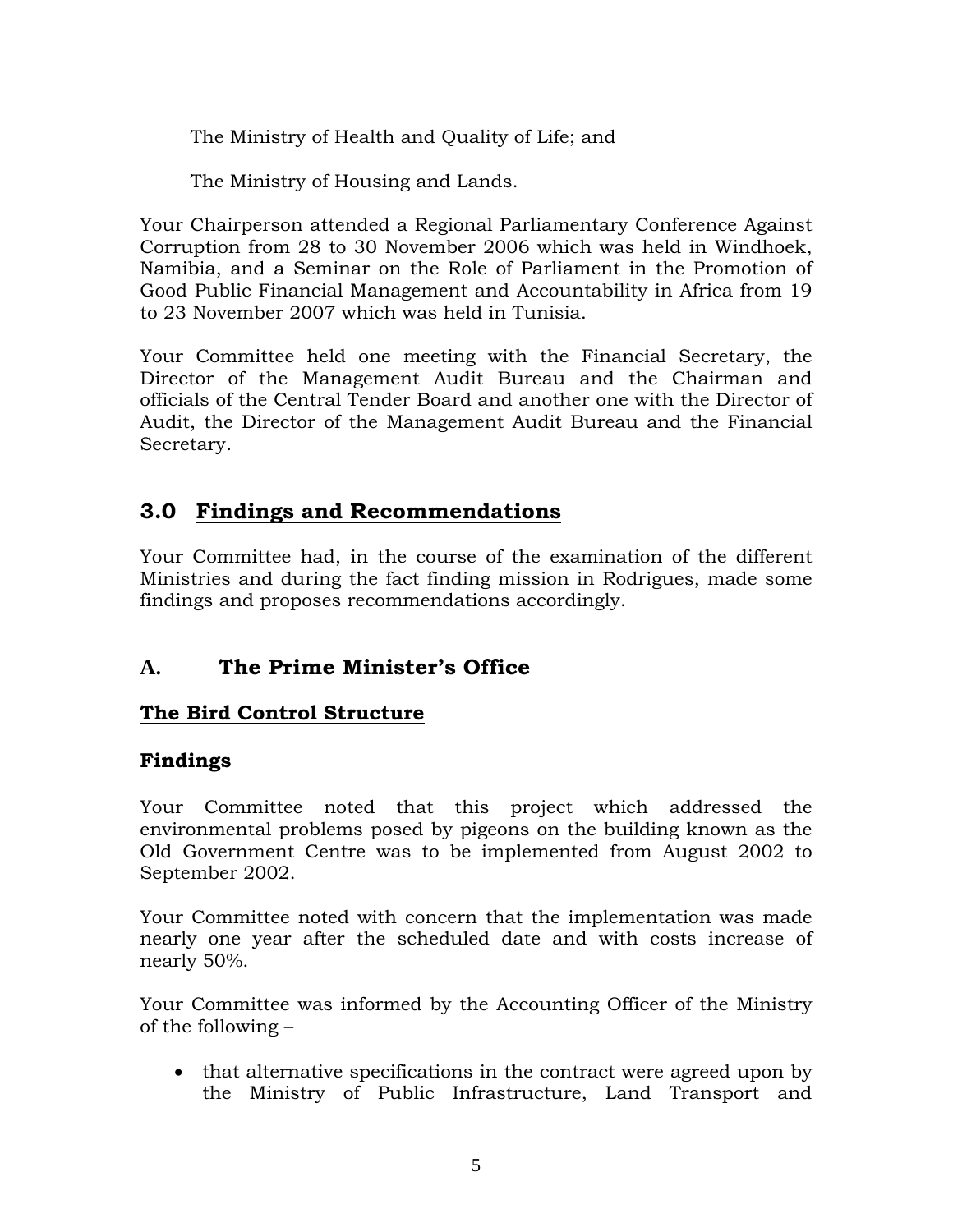Shipping at no extra costs but in fact an additional Rs 276,000 was actually paid and that this payment had been effected without the prior approval of either the Prime Minister's Office or of the Central Tender Board;

- that certain materials used in fact cost cheaper and no adjustment of cost was effected; and that they were not according to the specifications, as proposed in the tender documents;
- that the construction of the Bird Control Structure led to the "imprisonment" of eight condensation units, thus rendering the utilization of the air conditioners unsafe, whilst it would have been advisable to use wire mesh instead of translucent sheets.

Your Committee viewed the above with much concern, inasmuch as the contractor defaulted, the prior approval of the Prime Minister's Office and that of the Central Tender Board were not sought and that owing to lack of proper supervision the Government sustained loss of funds.

Your Committee is of the view that the explanations given by the officers of the Ministry of Public Infrastructure, Land Transport & Shipping, as implementing agent of this project, clearly indicated bad planning and negligence.

#### **Recommendations**

Your Committee recommends that the Accounting Officer of the Ministry should ensure that proper and timely planning be done before funds are disbursed.

## **The Renovation Works to the National Assembly**

## **Findings**

Your Committee took note that the contract for the project for the renovation of part of the Old Parliament Building was awarded in October 1999 and the works, which started in February 2002, were due to be completed by November 2002.

Your Committee was informed by the Accounting Officer of the Ministry of Public Infrastructure, Land Transport & Shipping of the following –

- that it was only while carrying out the works that it became apparent that the wooden shingles were severely decayed; and
- consequently, a full survey was carried out and a new contract awarded to the same contractor.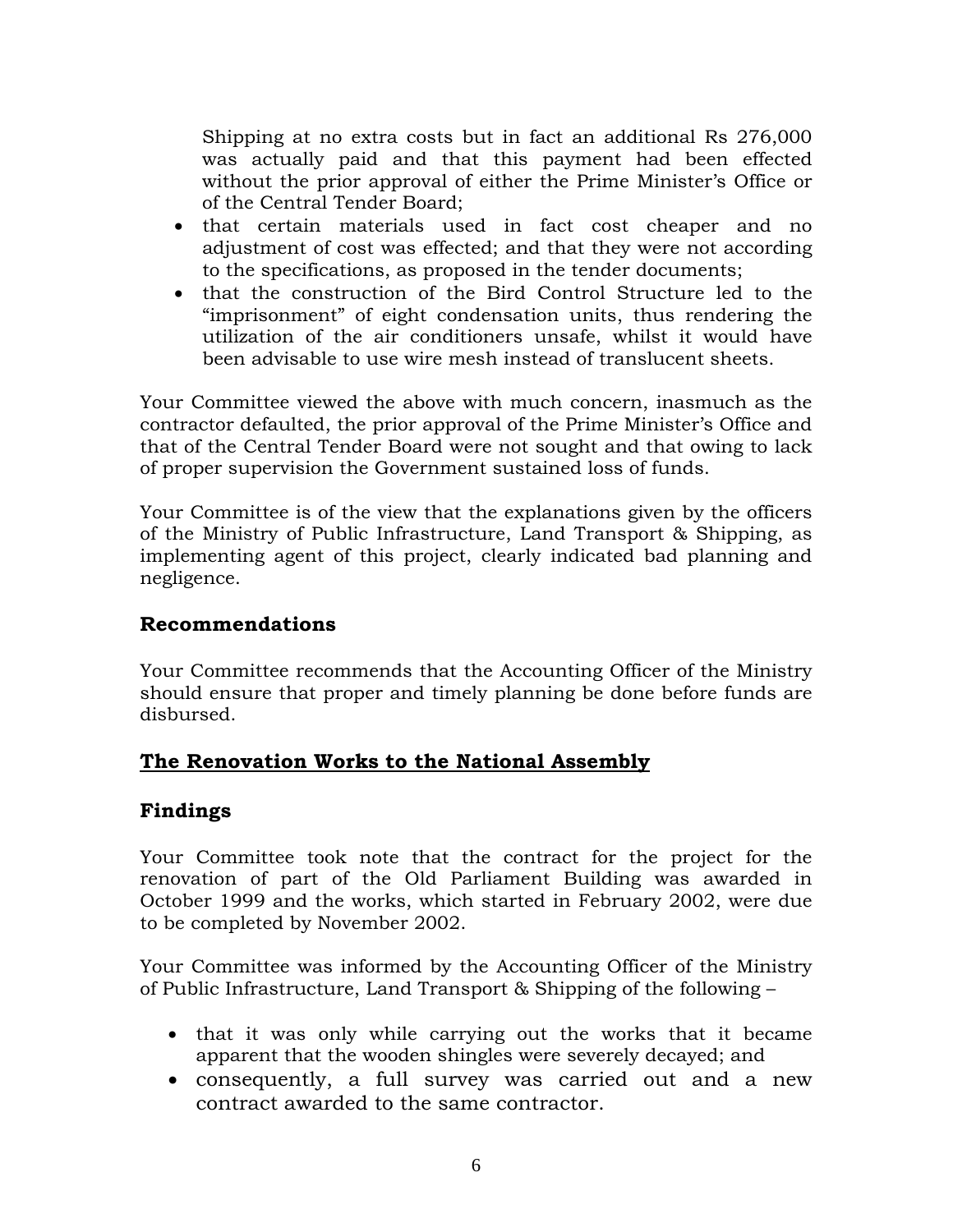Your Committee notes with concern the fact that a proper assessment of the scope of works had not been done before going for contract and that there was no mention of date of completion of the works, so that additional expenses have been incurred.

Your Committee finds the explanations given by the Ministry of Public Infrastructure, Land Transport & Shipping to the effect that they do not have the expertise to do assessment of renovation work and that working in the National Assembly involved certain constraints as not being satisfactory and almost amount to a confession that the assessment was carried out in an amateurish manner by seasoned professionals.

Your Committee is of the view that, had the Ministry felt that they did possess the required expertise, the more so, as the building is classified as a historical one, they ought to have entrusted the assessment of the works to a specialized firm.

#### **Recommendations**

Your Committee is making no recommendation as it takes notice of the fact that the Old Parliament House is in the process of being completely renovated.

#### **The Water Proofing and Ancillary Works**

Your Committee observes that the works had not been completed on time and that there is no report of 'taking over of works'; works to be completed in February 2004 were behind schedule and no liquidated damage at the rate of Rs 1,500 per day was charged.

Your Committee further observes that, by October 2005, the building was still leaking, although Rs 4 m had been spent and no action had been taken in spite of the complaints registered from the Clerk of the National Assembly, which clearly shows poor project management.

#### **Recommendations**

Your Committee recommends that the Accounting Officer should ensure that funds are utilized in an effective manner and that the terms of the contract are strictly adhered to.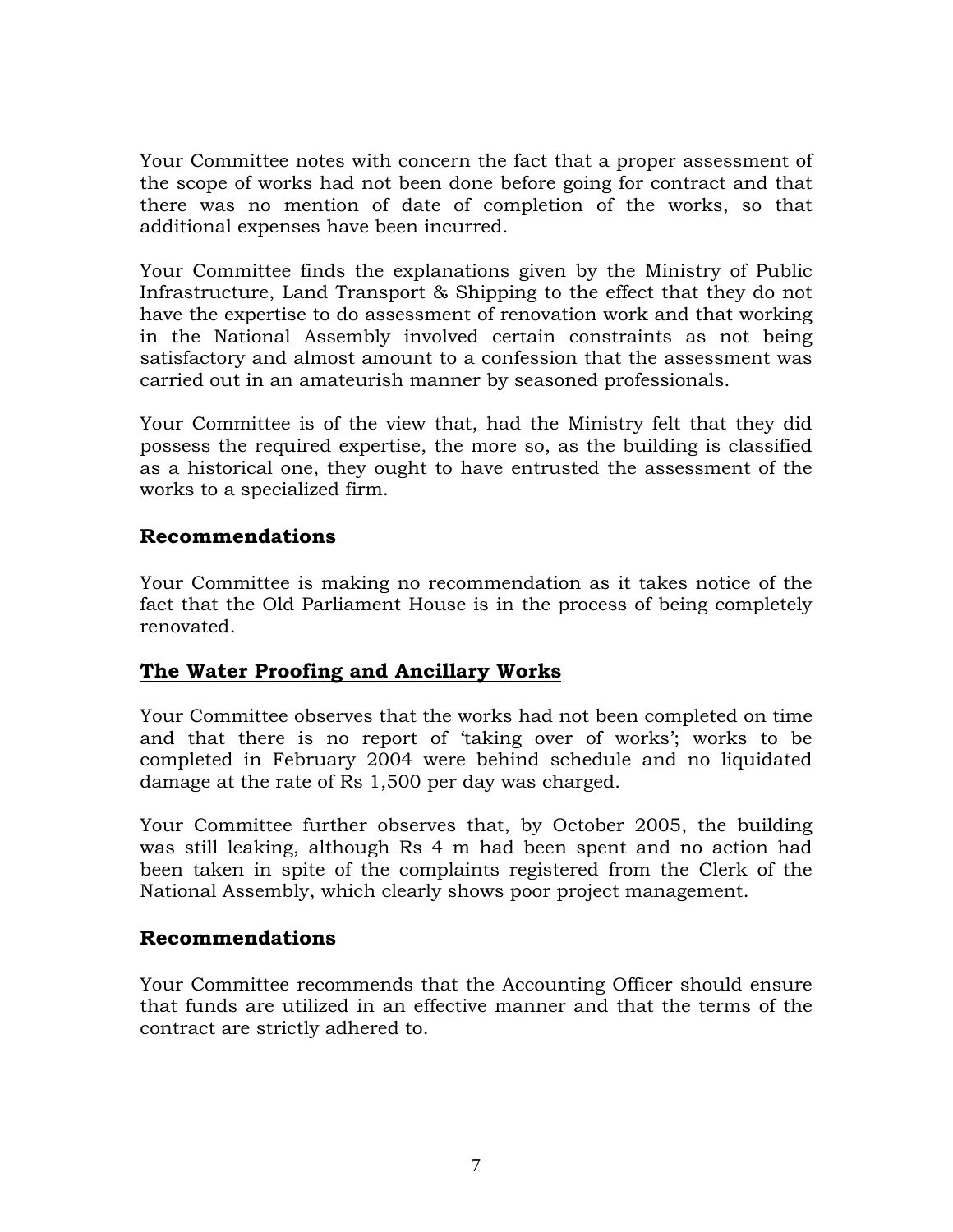#### **The Police Department**

Your Committee observes that, in 2003/2004, a sum of Rs 616,632 was overpaid to 40 Police Officers for unauthorized leaves and that although these Police Officers were asked to return to work or refund the amount due, no disciplinary action was initiated.

Your Committee further observes that nearly Rs 2 m were due as loans given to 22 Police Officers for the purchase of motorcycles and cars but no relevant documents were submitted to the Accountant General's Office as evidence of the said purchases; 13 Police Officers had stopped working and no effort has been made to recover the sums due.

Your Committee was informed by the Deputy Commissioner of Police that since the publication of the Report of the Director of Audit, steps have been taken to recover the sums due and that procedures have been laid down to ensure that in certain cases, disciplinary actions are taken.

#### **Recommendations**

Your Committee recommends that the above matters be followed-up and necessary steps be taken for such things not to recur as it reflects badly on the Police Force.

## **B. The Rodrigues Administration**

Your Committee effected a fact finding mission to Rodrigues and analysed the issues pointed out in the Annual Report 2005-2006.

## **Casting of Roof Slabs**

Your Committee noted various irregularities with regard to the money allocated for the casting of roof slabs. This was mainly due to the fact that there is no mechanism in place for the follow up of these grants as is done in mainland Mauritius.

## **Construction of Low Cost Housing**

Your Committee noted with some dismay that the houses were not constructed according to norms - most of them were not provided with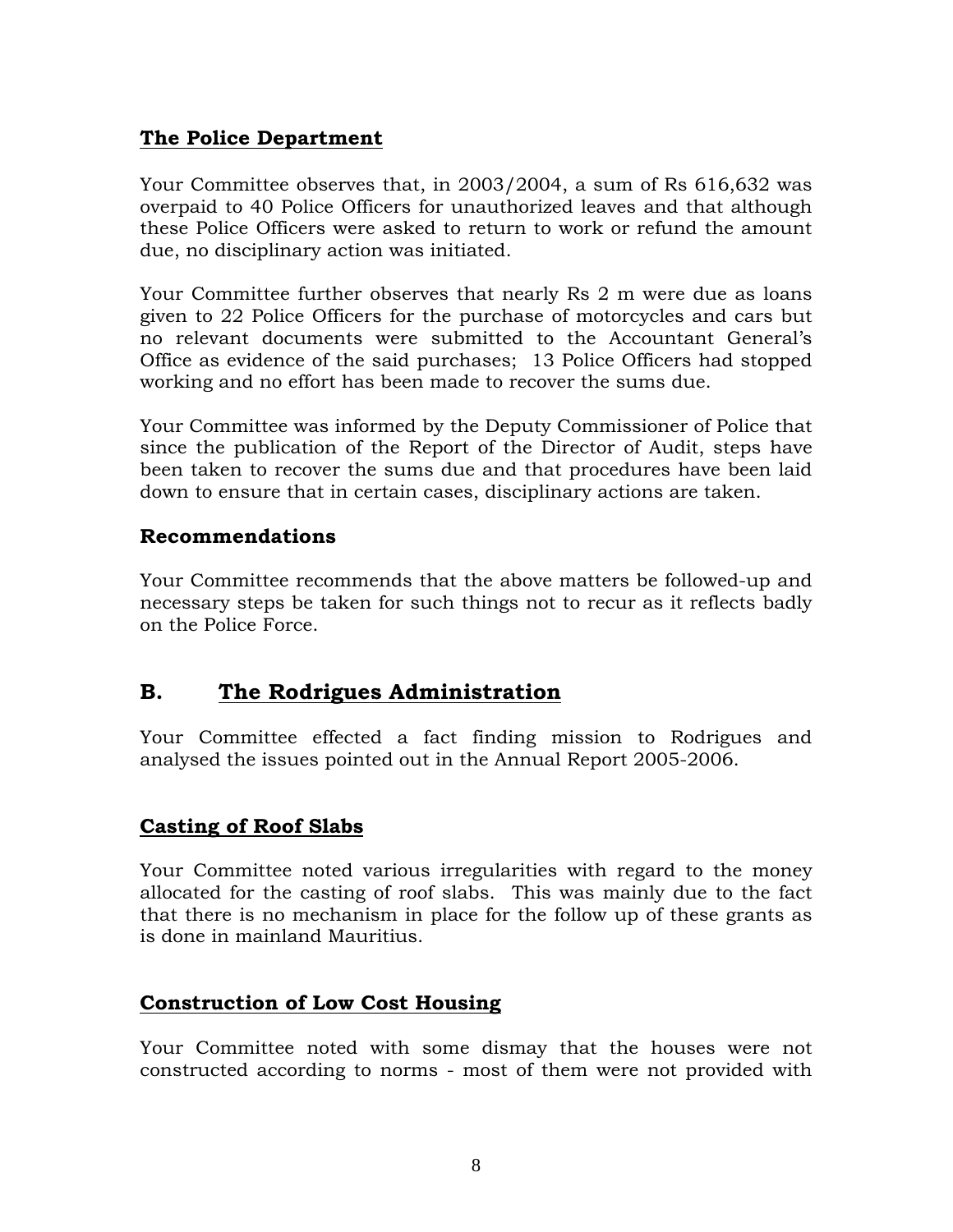septic tanks and arrangements were made for Your Committee to visit only two of these houses.

## **Construction of Roads**

Your Committee noted the improvement in the road network around the island. However many constructions were not done according to the specifications i.e. bitumen contents and thickness of wearing course. The consultants and the contractor were not taken to task by the administration.

## **The IFAD Programme**

Your Committee visited all the three components of the IFAD programme i.e. the community development, the FAD fishery and micro credit, and was quite satisfied with the outcome despite the delay registered in the implementation phase, on account of a shortage of staff.

## **The Anse Raffin Dam**

Your Committee was surprised to note the poor condition of the dam and of its surroundings - the rock fill is a total eyesore and Your Committee also noted the following –

- the lack of security around the dam; and
- the poor and deplorable state of the access road leading to the dam.

## **C. The Ministry of Tourism, Leisure & External Communications**

## **Contribution to the Tourism Development Fund**

## **Findings**

Your Committee is of the view that, whereas the principle of making promoters pay a sum of Rs 25 m for each hotel site into the Tourism Fund for the financing of infrastructural works and for projects to enhance the welfare of the local community is a good initiative, yet, in practice, the contribution, has in many instances been insufficient even to finance the costs of infrastructure.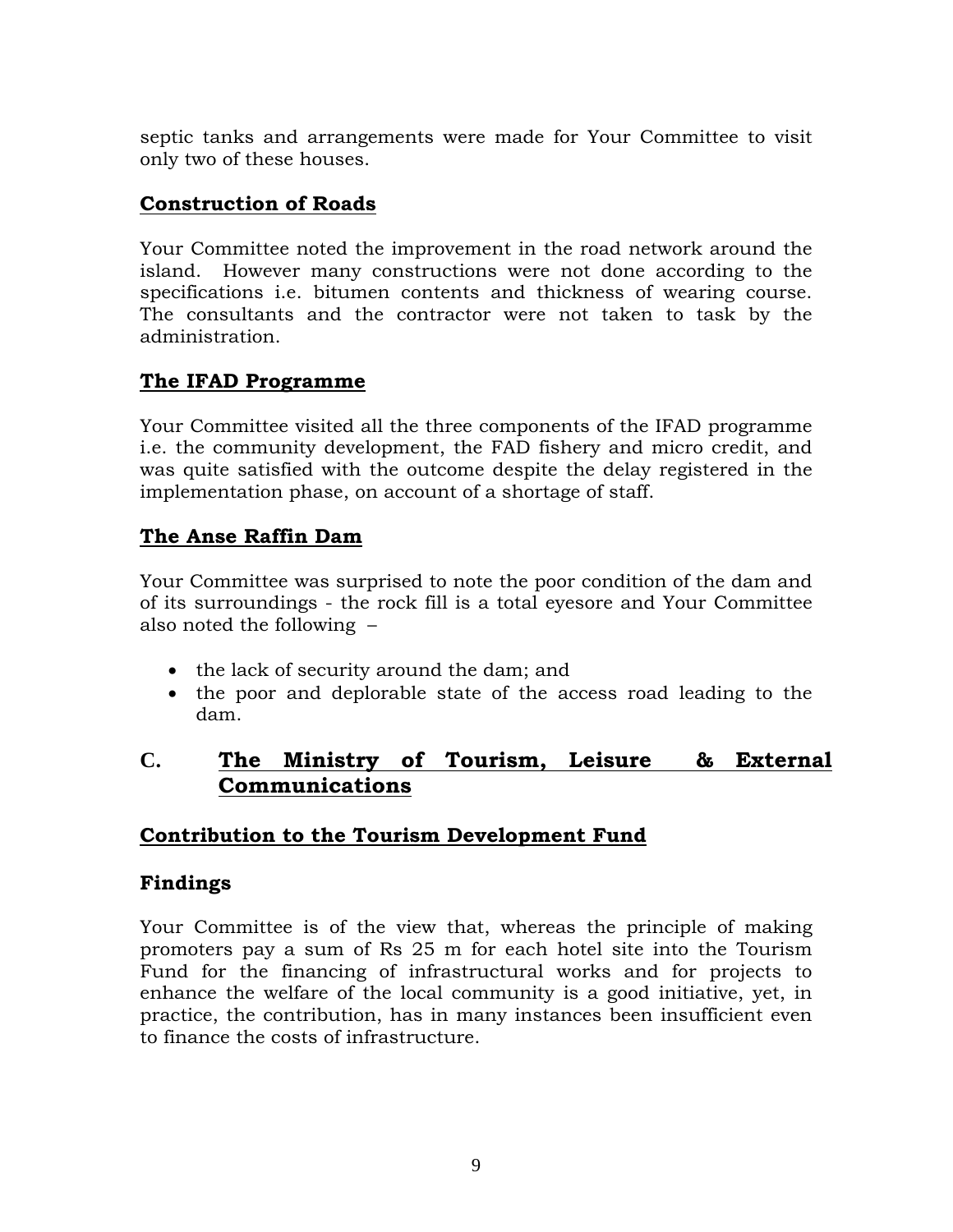#### **Recommendations**

Your Committee is of the view that the promoters ought to be made to pay a defined percentage of the costs of infrastructure and that a contribution for the welfare of the community ought to be kept separately and used exclusively for that purpose.

Your Committee is of the view that contributions from the promoters ought to be per hotel project, rather than per site as there can be cases where there would be more than one project per site.

#### **The Mauritius Tourism Promotion Authority**

Your Committee viewed with concern the financial management of the Mauritius Tourism Promotion Authority, one of the main issues being the delay in submitting records.

Your Committee noted that, at the time the MTPA was being examined, the last report available was for 2000-2001 and was laid in 2003.

Your Committee was informed by the MTPA that the problem in submitting the accounts was, amongst other things, due to the fact that they did not have accountants.

Your Committee is not satisfied with the control of expenses at the level of the overseas Offices of the Mauritius Tourism Promotion Authority. Your Committee is of the view that an internal auditor, ought to visit the Offices of the MTPA abroad as in certain cases, the Officers at the MTPA's headquarters have not been able to trace out expenses. The MTPA claimed that this situation arose because the internal auditors came from the Central Government and are often transferred to new departments.

#### **Recommendations**

Your Committee recommends that the MTPA ought now to make sure that the annual reports be submitted in time as it has now its own accountant and has appointed a Financial Manager and the situation seems to have improved.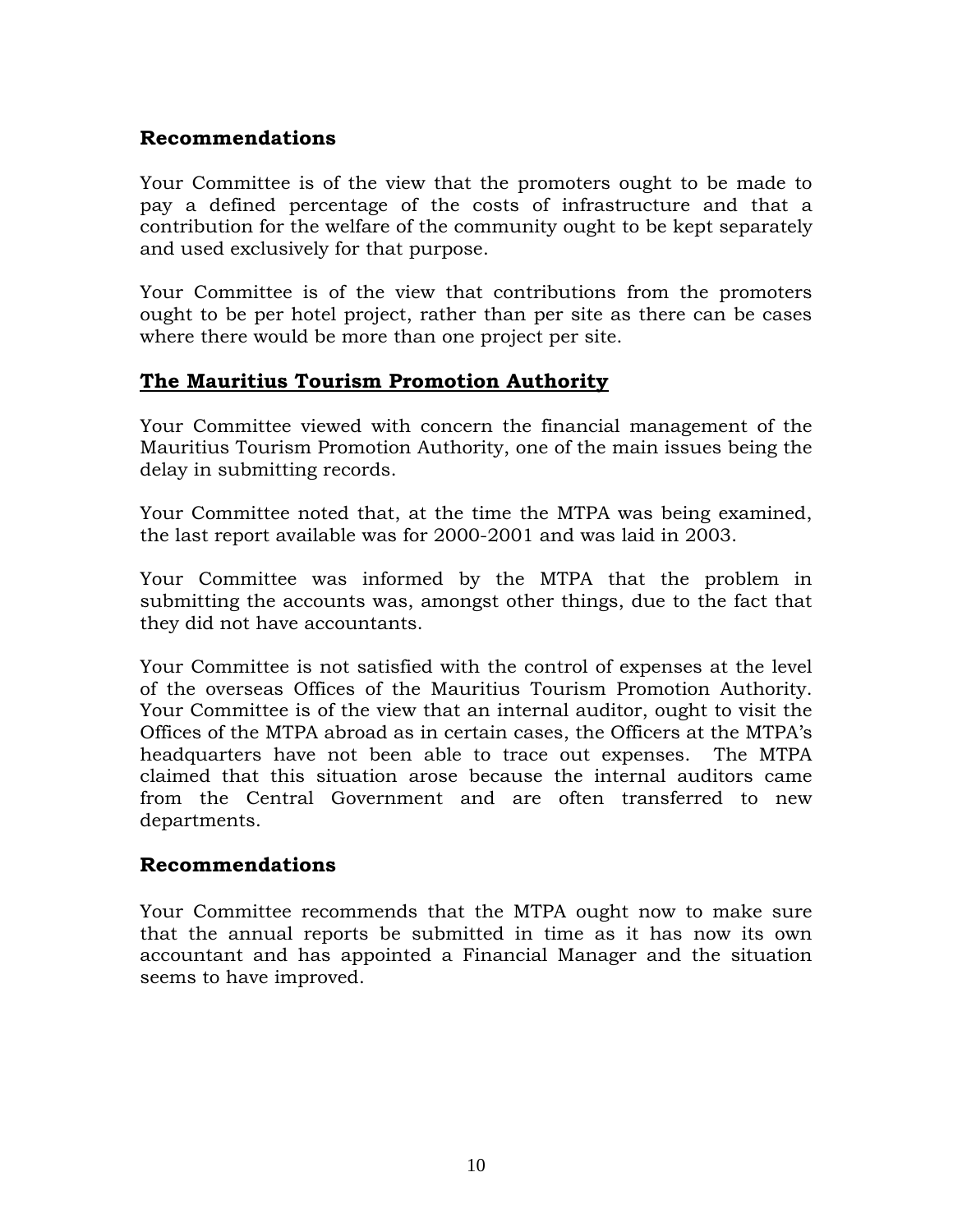## **D. The Ministry of Education and Human Resources**

## **Construction of State Secondary Schools**

#### **Findings**

Your Committee examined the shortcomings underlined by the Director of Audit regarding the construction of seven State Secondary Schools.

Your Committee noted that the modifications brought to the original scope of the works and the lack of proper supervision resulted in additional costs.

Your Committee noted that the soil tests had not been effected before the erection of the buildings which led to two schools, namely, that of Quartier Militaire and that of Bel Air Rivière Sèche, which have been facing serious flooding problems. If it seemed that a solution has been found for the Quartier Militaire school, it was not the case for the Bel Air Rivière Sèche State Secondary School where the problems persist when the level of the water table rises.

Your Committee noted that the Quantity Surveyors and the Engineers did not attend the site meetings regularly, e.g., one Quantity Surveyor attended only five out of eighteen site meetings without any action being taken by Management against him.

Your Committee noted with concern that payment was authorized without proper assessment.

Your Committee noted that the Director of Audit had pointed out that the poor supervision of the works had resulted in several cases where the works done were not as per specifications and that the contractors had been overpaid as a result of omitted works being paid for and the costs of the works had been inflated due to inappropriate or wrong specifications and dimensions.

Your Committee also noted, with deep concern, cases where works not done were certified and payments effected.

Your Committee noted that two issues were raised – the issue of control and of the issue of dual relationship between the Ministry of Education and Human Resources and the Ministry of Public Infrastructure, Land Transport and Shipping.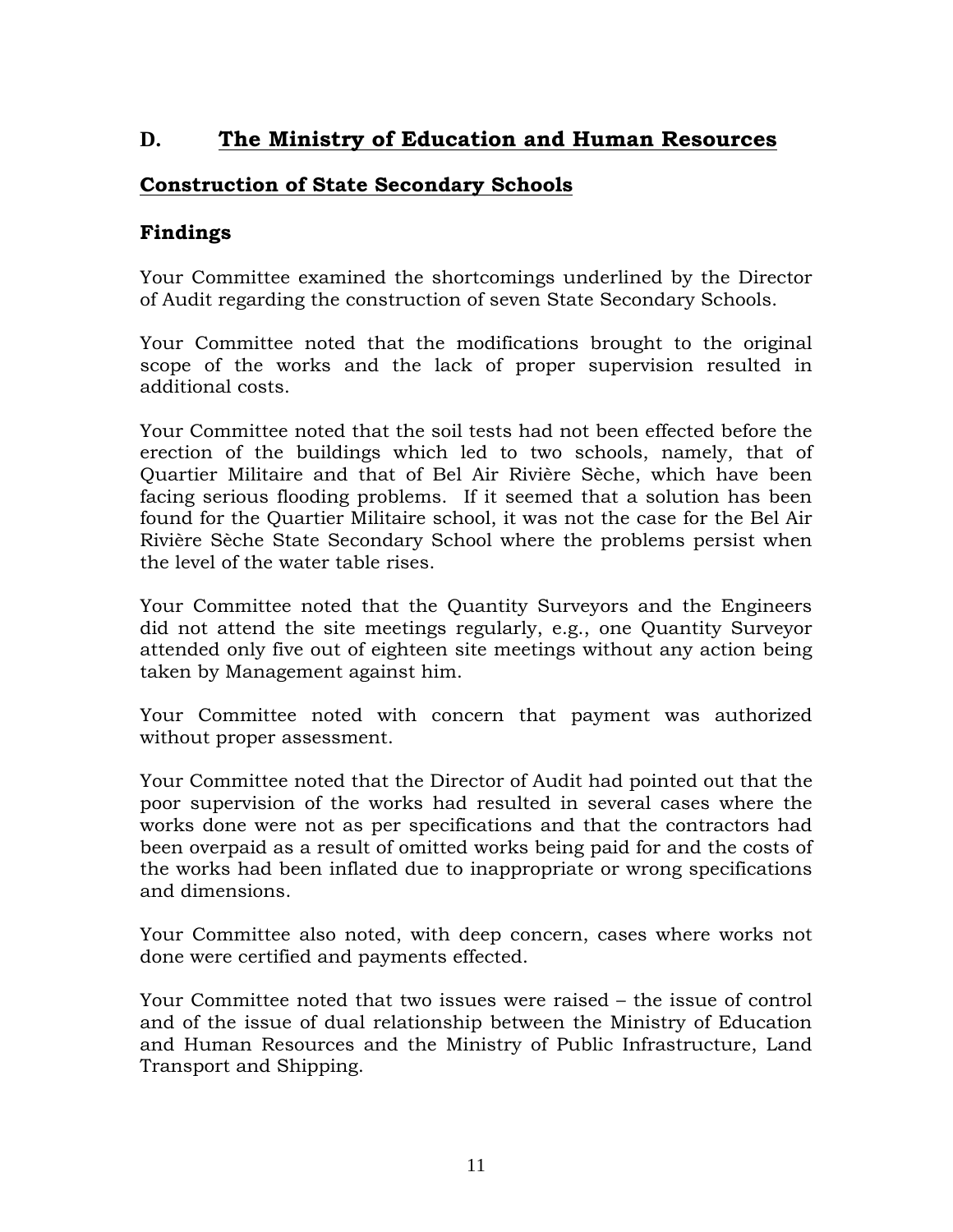Your Committee took note that contracts of less than Rs 1m are being dealt with by the Ministry itself, while contracts above Rs 1m are being sent to the Ministry of Public Infrastructure, Land Transport and Shipping.

Your Committee would like to stress on the fact that it is not the first time that the Director of Audit makes such remarks regarding the control over the execution of works by the Ministry of Public Infrastructure, Land Transport and Shipping.

#### **Recommendations**

Your Committee took note of the wish of the Supervising Officer of the Ministry of Education and Human Resources to have a fully staffed infrastructure unit and recommends accordingly

## **Security and Cleaning Services**

#### **Findings**

Your Committee sought clarifications about the fact that a contractor had been awarded the whole contract for the provision of security services to 210 primary schools despite the fact that adverse reports and complaints had been registered against the contractor.

Your Committee also took note of the fact that the contract for the cleaning services for 67 schools had been awarded to another contractor, against whom several complaints had been registered.

#### **Recommendations**

Your Committee has been told that appropriate action would be taken in the future to have contracts for security services awarded on a zone-wise basis and recommends accordingly.

## **E. The Ministry of Public Utilities**

## **The Grand Baie Sewerage Project**

## **Findings**

Your Committee observed that the implementation of the Grand Baie Sewerage Project, a design and build contract for the construction of a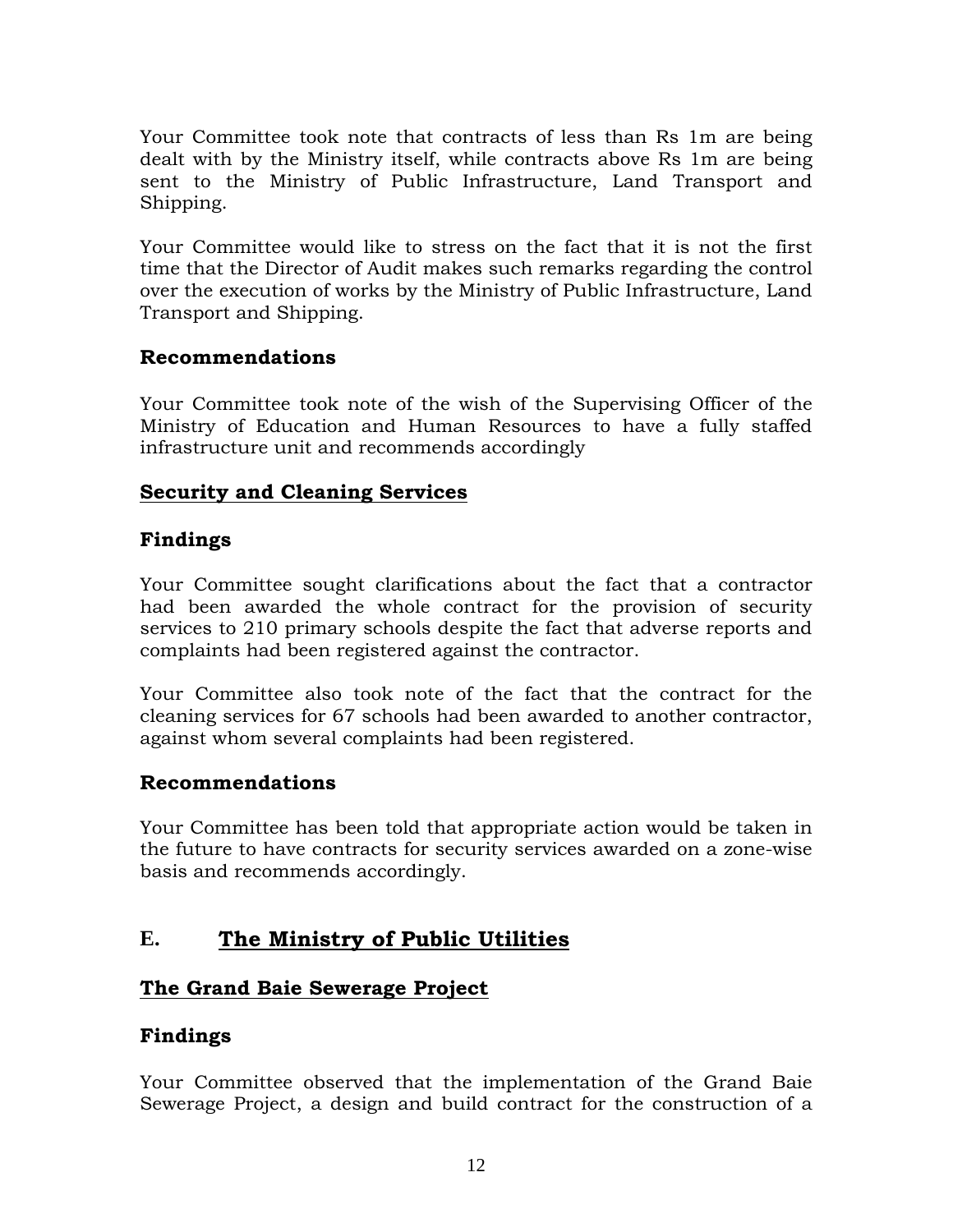treatment plant and its operation and maintenance, was indicative of unsatisfactory management at the level of the Waste Water Management Authority.

Your Committee noted a cost overrun of Rs 32 m for a contract initially estimated at Rs 218 m and that the assets remained idle for 2 years until the housing connection works had been completed.

Your Committee also noted that the cost overrun was due to delays and the Waste Water Management Authority explained that it was due to additional works required which were essential, but identified only during the implementation of the project.

Your Committee however cannot understand how "essential" works could not have been anticipated in the pre-tender phase.

Your Committee observed that out of the 1975 houses due to be connected to the system, only 1485 houses had been connected; and the remaining houses had not been connected because of problems with the pumping station and other technical or way leave problems.

Your Committee thus observes that, one of the main objectives of the project being the prevention of pollution of the lagoon had not been attained fully because of the number of houses which had not been connected to the system and been using traditional methods to dispose of their waste water.

Your Committee notes that it appears that the legislation governing the Waste Water Management Authority does not allow the intervention of the Authority for on-site disposal systems but that although this lies within the authority of the Local Authorities, no liaison has been established between the Ministry of Public Utilities and the Local Government to tackle this problem.

Your Committee noted that the contractor had been paid Rs 1.8 m for testing and commissioning although the commissioning part of the contract had not yet been done.

Your Committee noted that, the Director of Audit had highlighted the need to ensure the correctness and the accuracy of the contractor's claims - one disturbing aspect being that there was no effluent to test the performance of the plant and the payment would have been done after the testing was done; in fact the works were taken over by the contractor after the structures were tested using water - it was testing the efficiency of a waste water plant with clean water although the Waste Water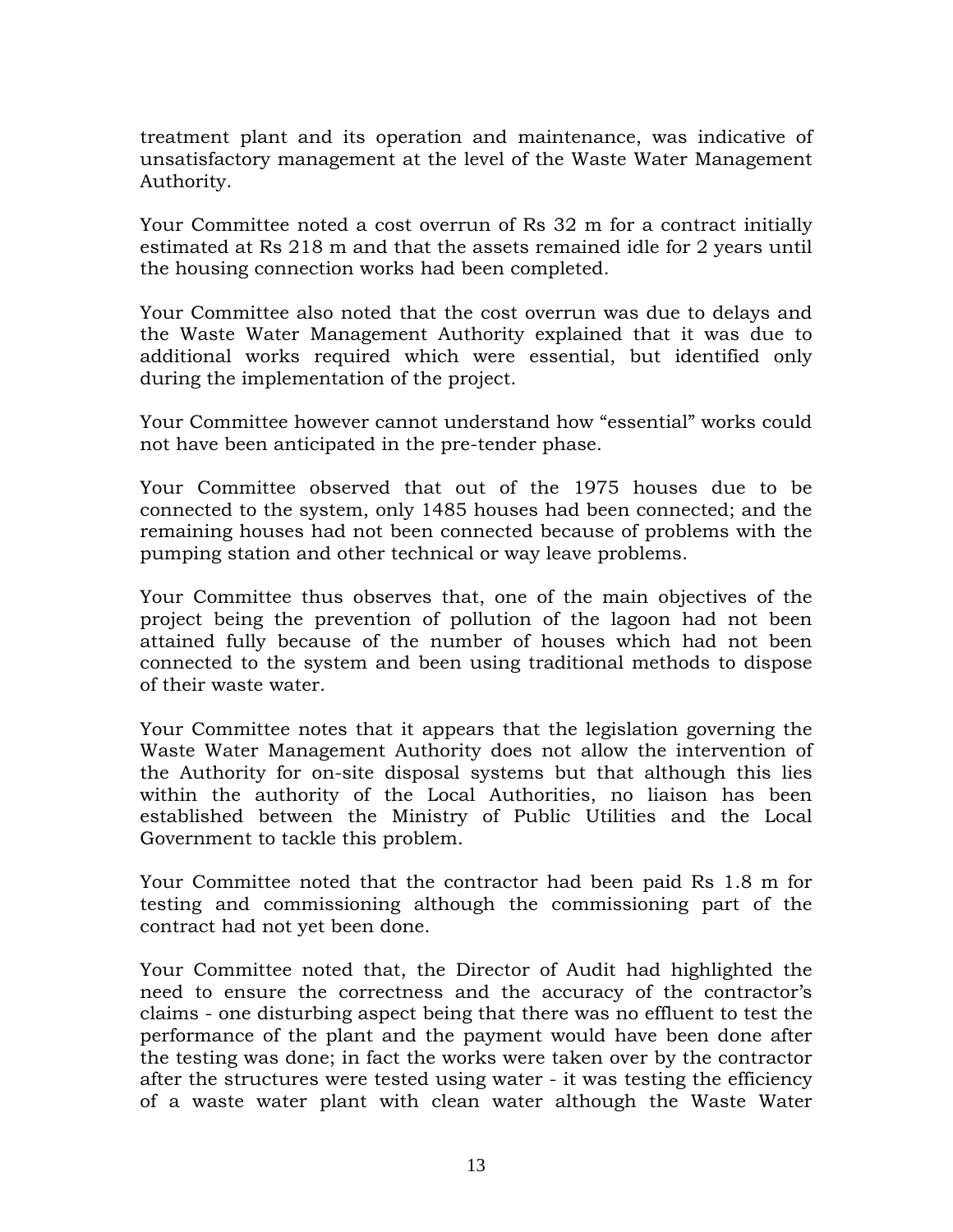Management Authority claimed that this was current practice all over the world to justify the recommendation by he Authority for payment to e effected by the Ministry.

Your Committee was informed that the representatives of the Director of Audit did not found onsite items for which payment had been effected.

Your Committee was informed by the Accounting Officer that he had sent a letter informing the General Manager of the Waste Water Management Authority that he has an obligation to ensure that the claims be properly verified before they are sent to the Ministry for payment.

Your Committee addressed the issue of the practice of subcontracting resorted to by the companies, which have been awarded the contractors.

Your Committee observes that, although in some contracts, subcontracting is allowed up to a certain percentage of the work to be done, yet it was obvious that no control had been exercised by the Waste Management Authority on this aspect of the contract.

Your Committee further noted that there has been no satisfactory answer to the remark of the Director of Audit to the effect that Rs 183,000 had been paid to a contractor for diesel but the volume of the diesel in the tank could not be verified as the measuring instrument was not properly calibrated and the records of the contractor did not provide accurate information on the hours run by the generator.

Your Committee noted with concern the fact that the contractor supplied a fuel tank which was considerably different from the type specified and the deviation from the tender specifications were not mentioned in the contract files.

Your Committee was informed that when the Ministry queried this issue it was answered that it was the fault of one engineer who had tendered his resignation and left the Waste Water Management Authority and the Ministry admitted that it was not satisfied by the explanations given and that on being questioned further, it was the consultant who was the supervising engineer.

Your Committee is of the view that it was obvious that the Waste Water Management Authority had failed in its role of watchdog over the implementation of the contract, leaving everything in the hands of the consultant.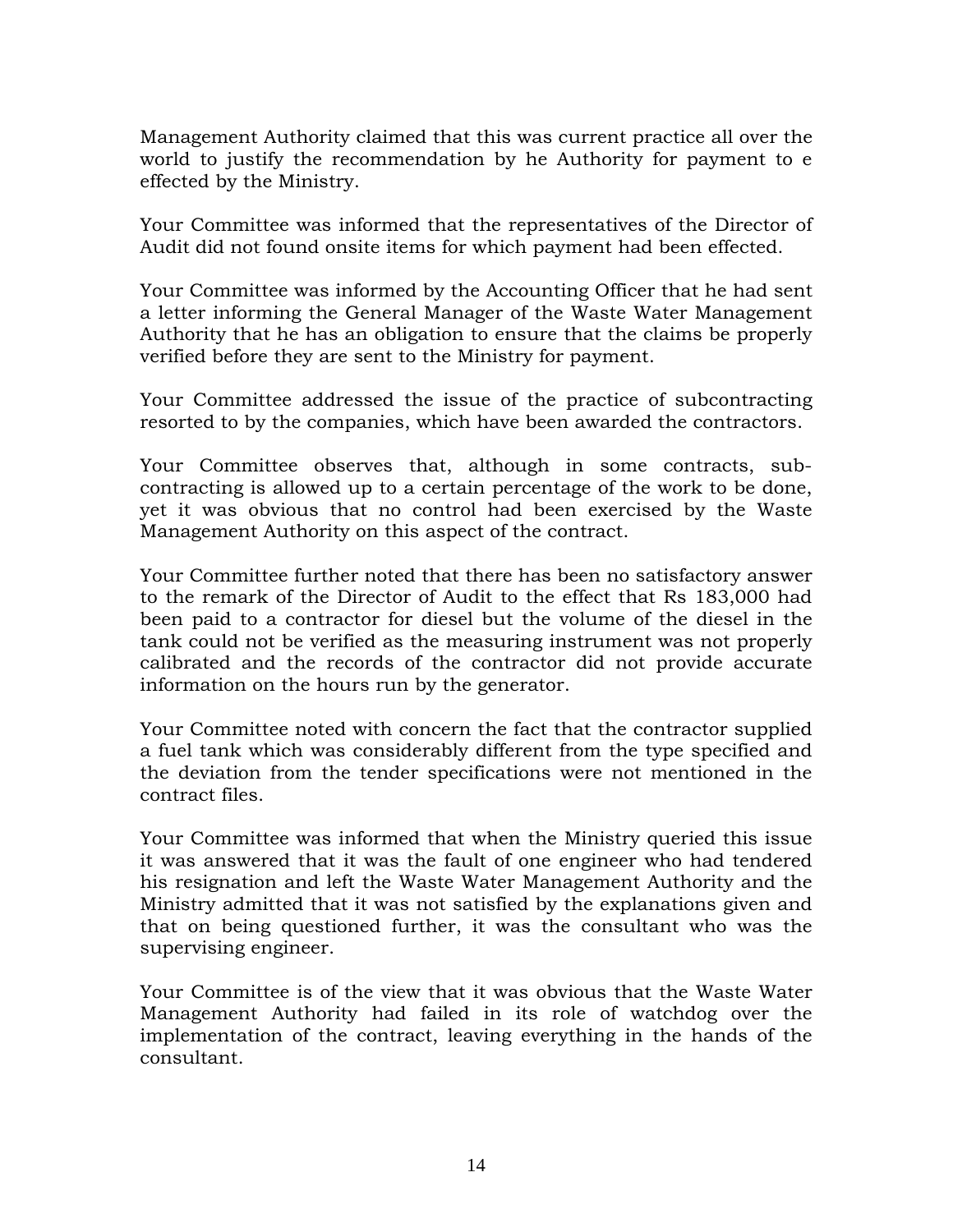Your Committee noted that the Waste Water Management Authority stated that their constraint was a lack of adequate resources.

## **Recommendations**

Your Committee is of the view that if the irregularities mentioned above are not acceptable and that if it is only a question of resources, this is a matter which has to be addressed urgently as some Rs 4.4 billions have invested for waste water disposal.

## **F. The Ministry of Local Government**

## **The Mare Chicose Landfill Station**

## **Findings**

Your Committee took note of the report of the Director of Audit that the delay between the launching and the award of the contracts has resulted in huge payments being made outside the competitive bids.

Your Committee fully concurs with the Director of Audit and has noted with concern the renewal of the contract on a month-to-month basis for periods up to three years pending the award of the contracts.

## **Recommendations**

Your Committee has also taken note that a huge amount of money has been spent on variations works, and recommends that the preparation of tender documents be effected with greater care to avoid such situations.

## **The Solid Waste Management Contracts – Cleaning and Maintenance of Public beaches**

## **Findings**

Your Committee noted that the Director of Audit had raised the question of the award of the contracts by resorting to competitive bidding, whereby the Director stated that for contract works of such magnitude, over Rs 200 millions, experience and past performance are key factors, besides the price factor.

Your Committee noted with concern that, even though a contractor did not produce sufficient evidence for satisfactory performance, as requested, that is he did not pass the technical evaluation test, he had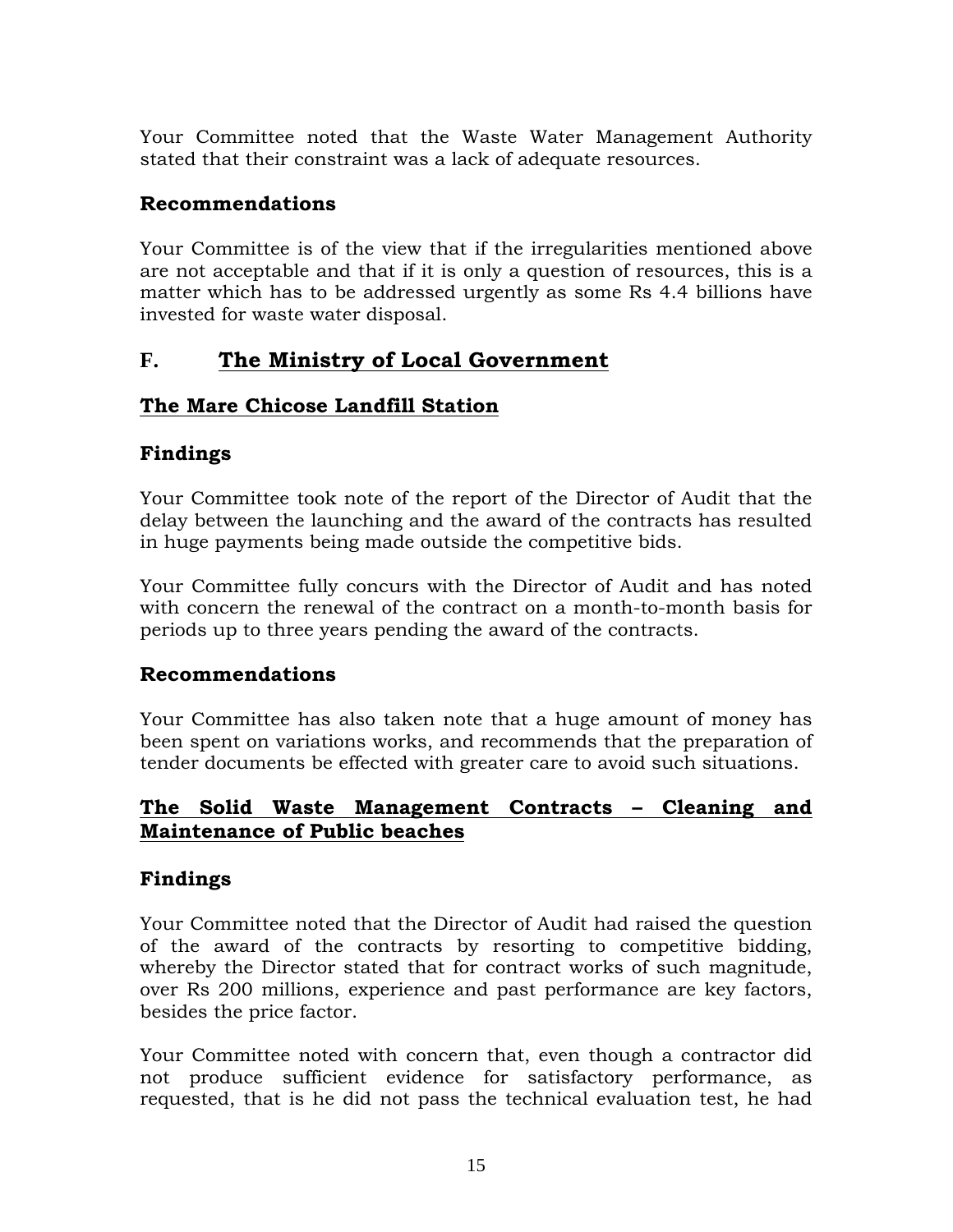been awarded works for a total value of Rs 143 millions - his low performance, later on, resulted in the rescission of his contract after one year and new tenders had to be launched.

Your Committee has not been satisfied with the explanations furnished since, as according to established procedures, the financial proposal of this contractor ought not have been opened, since it did not satisfy the technical criteria.

Your Committee, consequently, fully concurs with the following remarks of the Director of Audit -

*"The proposal of Contractor D for Lot No. 8 was not in line with the tendered requirements. Hence, as a pass in this criterion was mandatory, the bid should have been assessed as being non responsive for Lot 8."* 

#### **Recommendations**

Your Committee is of the opinion that when people do not live up to their level of responsibility, they have to be answerable, albeit through disciplinary action and recommends accordingly

Your Committee also took note that the Beach Authority was not taking the responsibility for the award and the management of the contracts as stipulated in the law governing the Beach Authority and recommends that the law be strictly abided by.

## **G. The Ministry of Agro Industry & Fisheries**

#### **General remark**

Your Committee noted the absence of co-ordination amongst the Officers prior to appearing before Your Committee, the more so, as the officers responsible for the different projects and areas covered in the Reports of the Director of Audit had not been requested by the Permanent Secretary to be in attendance.

#### **Recommendation**

Your Committee recommends that there be better coordination between the Chief Executive Officer, the Permanent Secretary and the technical officers whenever they are summoned to appear before the Committee so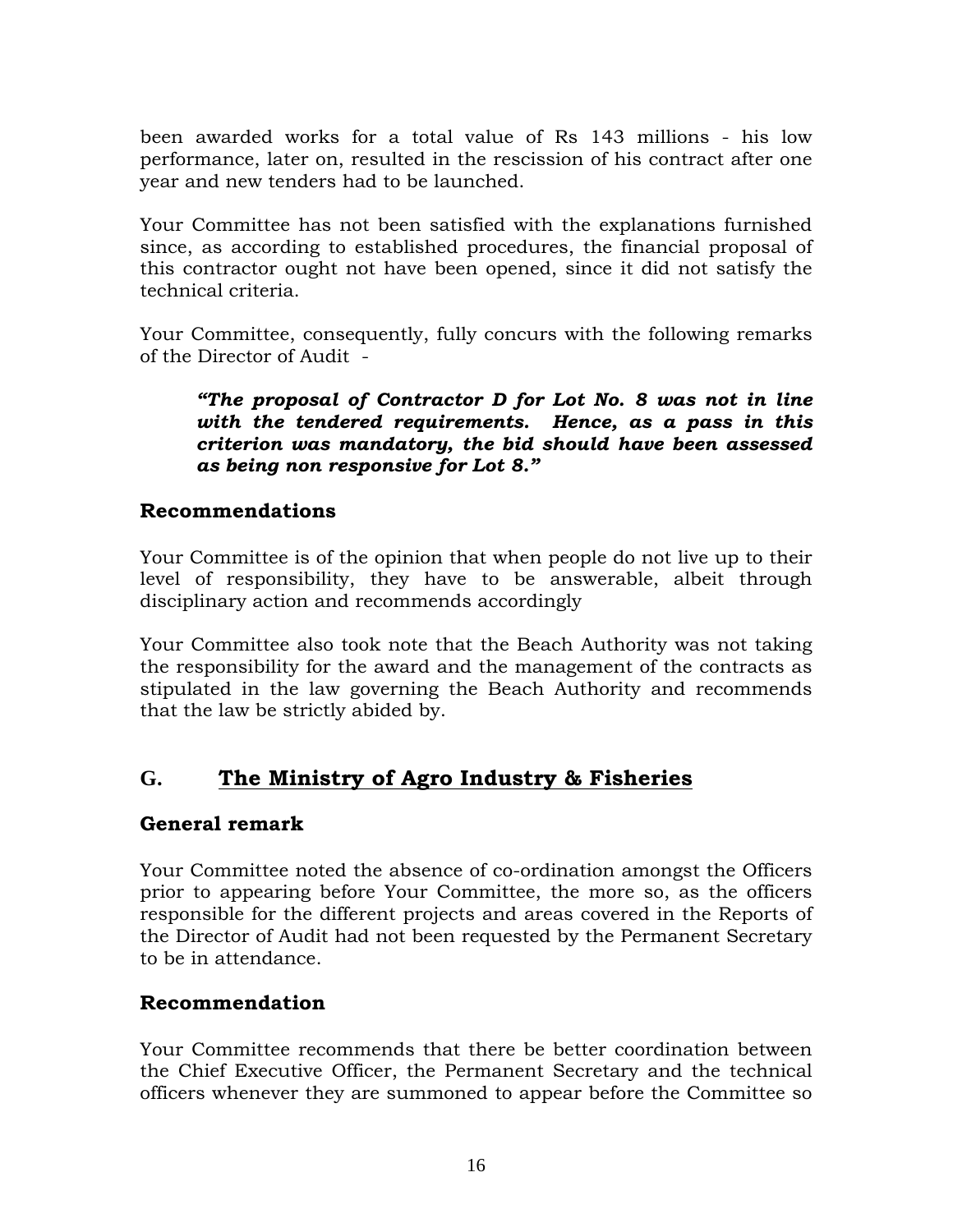as to avoid wasting the time of the Committee, otherwise, as it happened, the officers present attempted to answer questions, which required a certain level of technical expertise which they did not possess.

## **The Tissue Culture Project**

## **Findings**

Your Committee noted the following –

- the ITEC experts who came to Mauritius for the particular project had left the country before the completion of the project, as usually, the ITEC experts are posted to Mauritius for a period of two years and even if their assignments are not completed, no extension is provided to them by the Indian Authorities; and
- quite often it happens that the ITEC experts are not particularly suited for the task to which they are entrusted - the Director of Audit cited the case of an expert posted to Mauritius for a Performance Audit but who did not have any experience in the field.

#### **Recommendations**

Your Committee recommends that the Indian Authorities be requested to allow –

- Mauritius to have a say in the selection of experts; and
- the experts to complete their assignment before they leave.

#### **Production Aspect**

#### **Findings**

Your Committee took note of the observations made by the Director of Audit to the effect that –

- the production capacity of the FARC Tissue Culture Laboratory which was estimated at 300,000 plantlets per annum was not met; and
- there was a lack of clear objectives and no clear marked strategy had been devised.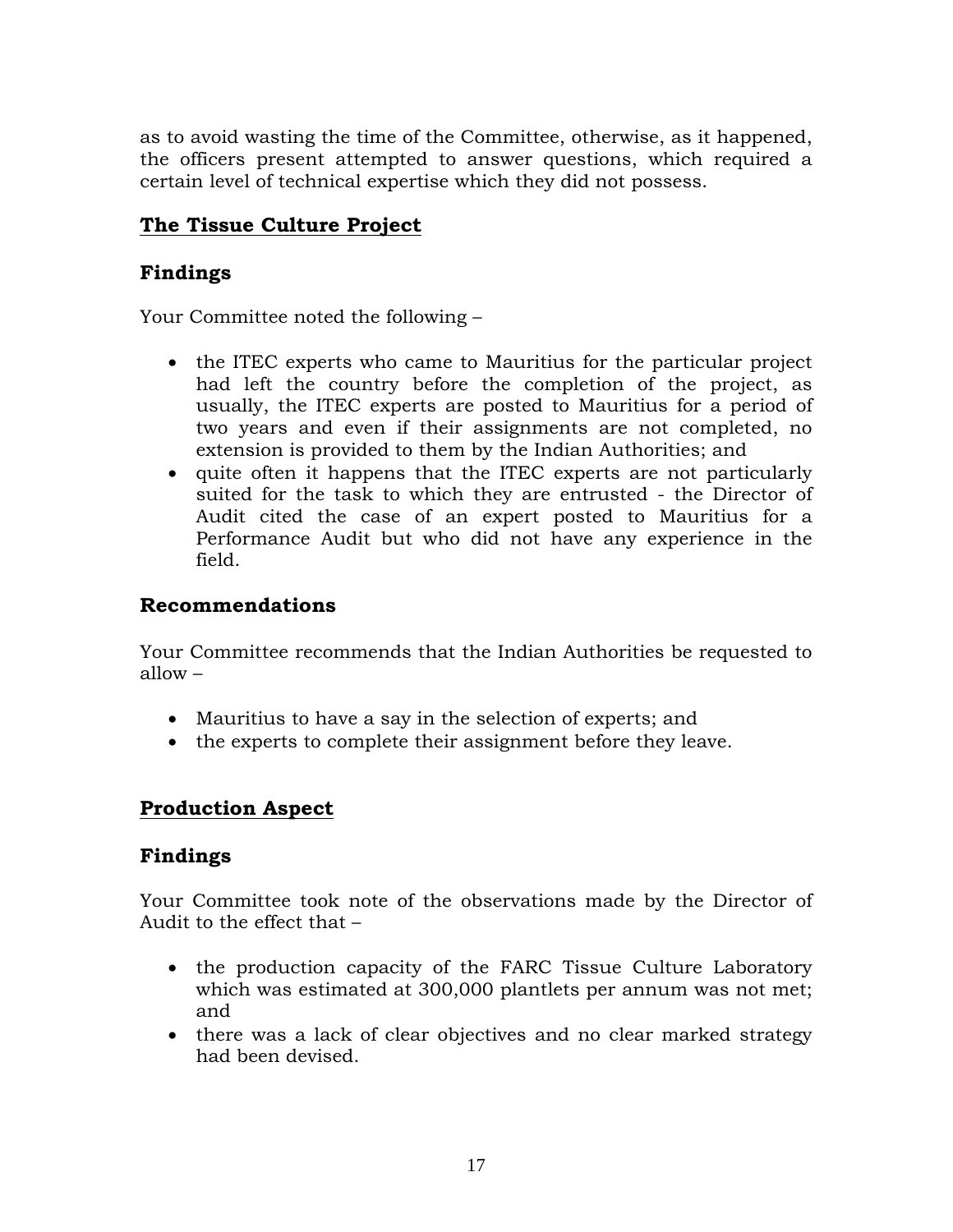Your Committee effected a site visit to the Barkly Tissue Culture Laboratory, in view of the highly technical replies given by the officers of the Ministry to the questions asked.

Your Committee noted that the primary objective of the FARC is to engage in research activities, which is a time-consuming and very long process, besides being equally engaged in micro-propagation activities with regards to banana, anthurium and orchids.

Your Committee observed that micro-propagation could be done by tissue cultured plants which is the best strategy to obtain plants of better quality and free from diseases and conventional propagation which is cheaper but more risky.

Your Committee is satisfied that, with respect to the banana project, the ginger project and the anthurium project, clear objectives at each phase of the projects, as well as a time frame, had been set.

Your Committee asked questions about the biotechnology laboratory project and the Permanent Secretary stated that the initial project had been shelved by reason of the fact that there would have been duplication of activities by existing institutions.

Your Committee noted that the reply given as to the use of these resources with more efficiency was vague.

Your Committee also noted that, from the documents produced by the FARC, it was clear that both the FARC and the AREU had so far been engaged in micro-propagation only, whereas the application of biotechnology *per se*, which would enable Mauritius to take the future challenges of the agricultural sector had not yet been done.

Your Committee is of the view that, although clear objectives had been set in the Non-Sugar Sector Strategic Plan launched in 2003, which has now been set aside, the Permanent Secretary stated that "*they are now trying to review the whole project."* 

Your Committee noted that it was clear from the reply of the Permanent Secretary and of the technicians of the Ministry that they were confused as to the role of biotechnology in agriculture and seemed to concentrate only on micro-propagations activities and that no strategies had yet been devised as to how the centralization of activities for research and development would be done.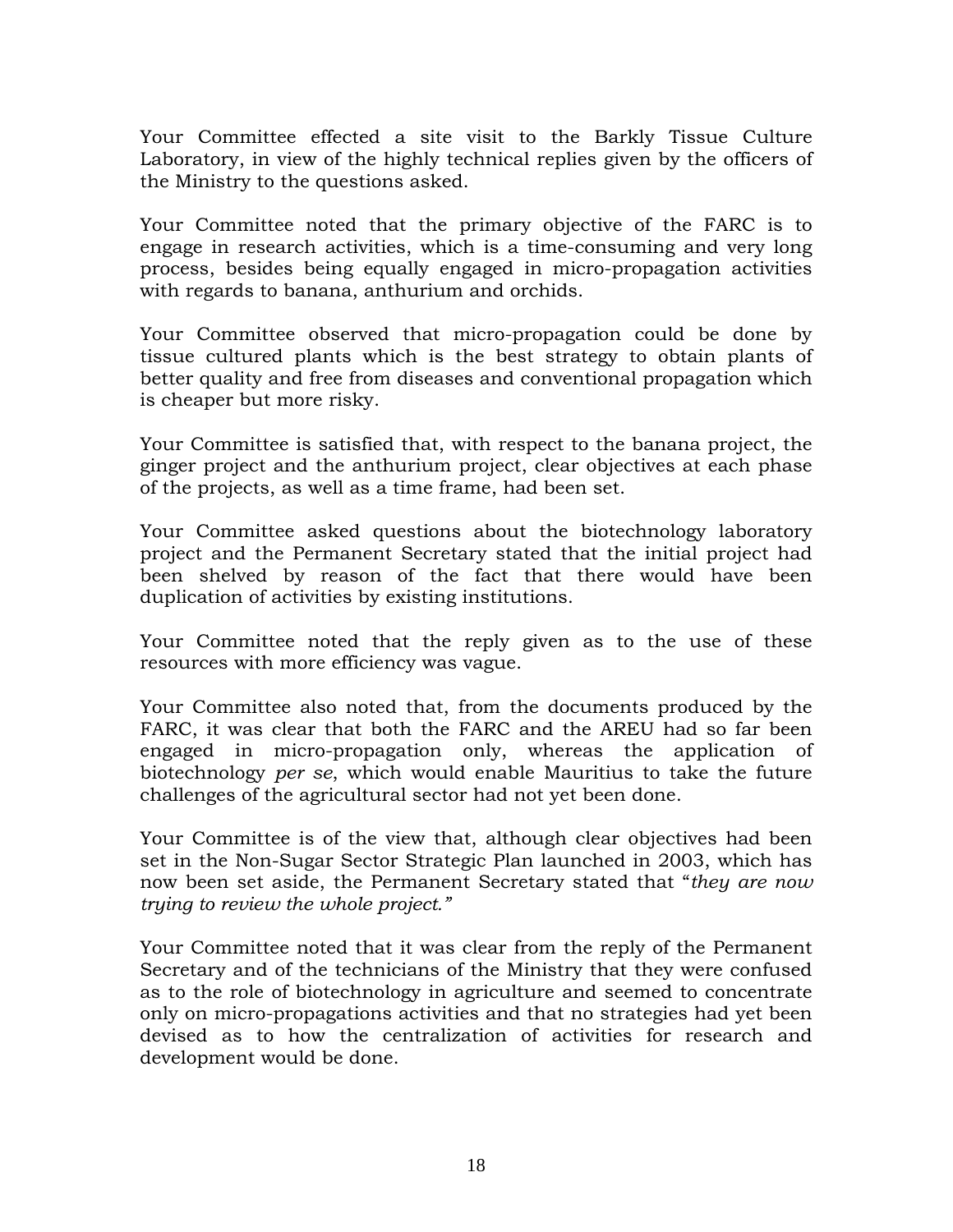Your Committee is of the view that the sustainability and profitability of the agricultural sector of Mauritius cannot be ensured on mere reliance on conventional agricultural practices and that there is an absolute necessity to merge the traditional approach with modern biotechnological means to reach a competitive edge, both quality-wise and quantity-wise as what is required is an appropriate strategy and a proper work plan to revitalize the agricultural sector.

#### **Recommendations**

Your Committee therefore recommends that –

- in the absence of a National Biotechnology Institute, the Ministry defines, as soon as possible, a strategy for the centralization of its research activities;
- due consideration be given to the use of modern technologies for early and rapid disease diagnosis in both the livestock and the crop sectors; and
- decision be taken as to the production of novel varieties of crop plants which are high yielding and disease resistant.

## **The Audit Committee**

#### **Findings**

Your Committee is of the view that there seemed to be a lot of confusion and misunderstanding as to the role of the Audit Committee at the level of the Ministry.

Your Committee asked the officers of the Ministry about the functioning of the Audit Committee of the Ministry and received the reply that *"all the projects are being reviewed"*, which prompted the Director of Audit to draw their attention to the fact that "*the role of the Audit Committee is to see that management decisions are being implemented and that the reports of the internal and external auditors are being taken into consideration and what are the actions that are taken to remedy certain observations"*.

#### **Recommendation**

Your Committee is of the view that the Ministry ought to seek assistance from the Director of Audit.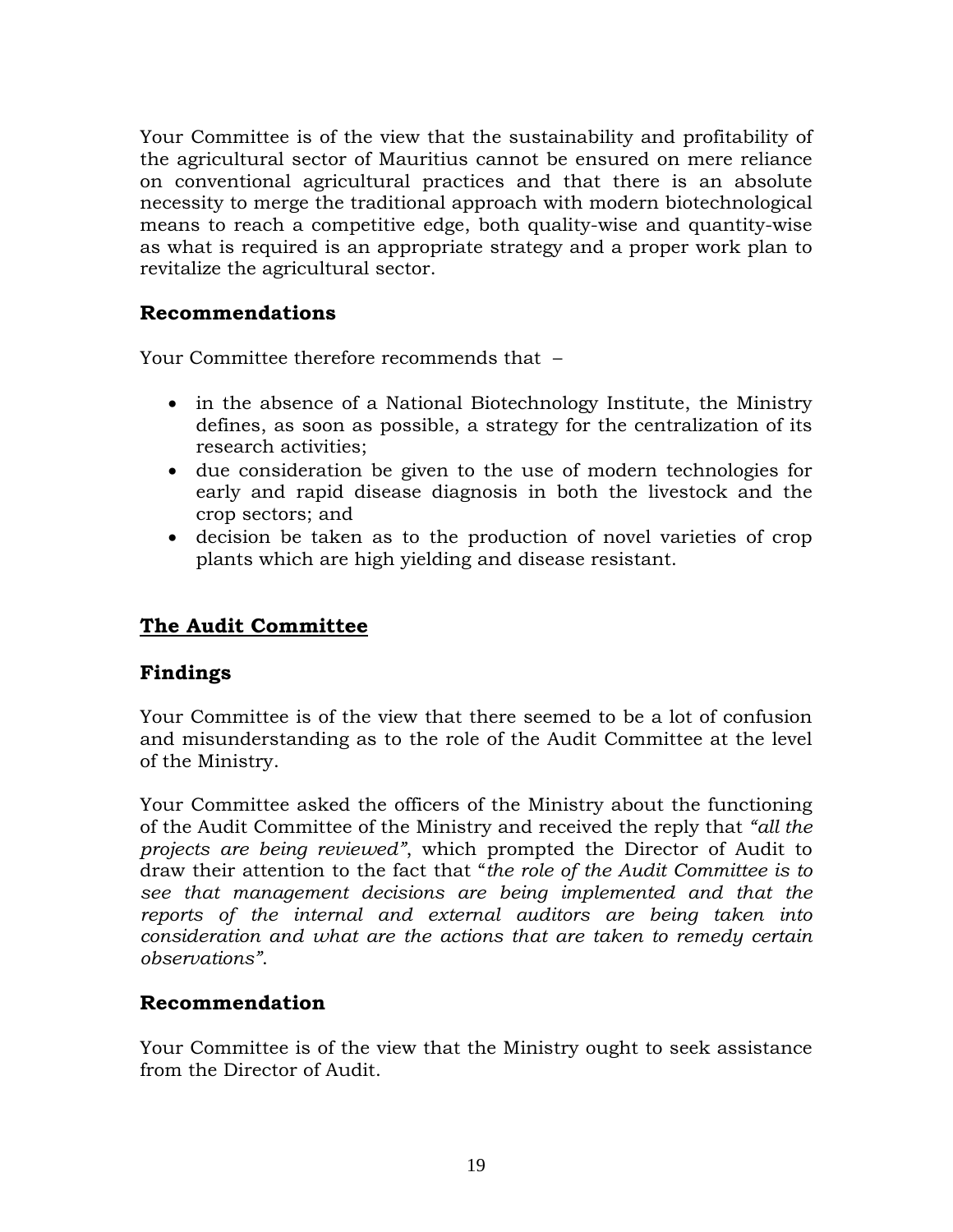## **The Agricultural Informations Managements System (AMIS) Project**

## **Findings**

Your Committee noted that the Permanent Secretary and the technicians of the Ministry showed a complete lack of "connaissance du dossier".

Your Committee also noted some obvious contradictions in the findings of the Report of the Director of Audit as opposed to the statements made by the Permanent Secretary - whilst the Audit Report found that the finance module was fully operational, the Permanent Secretary stated that the system was not working, emphasising that the project was a total failure and providing evasive replies to queries by members of Your Committee - she was unaware that there was a Project Manager at the level of the Ministry.

#### **Recommendation**

Your Committee recommends that the Technical Committee, comprising of the State Informatics Ltd and of the National Computer Board ought to meet to assist the Ministry in the completion of the project.

## **Irrigation Projects**

#### **Findings**

Your Committee noted that the projects which were criticized by the Director of Audit, i.e. the Block 8A at the Mon Tracas/L'Espérance Trebuchet, for undue delay in starting the projects, have now been completed; the Victoria Project, could not start because of a case court due to disputes over water rights claimed by a sugar estate; and that more than 70% of the funds provided by the IFAD have been used for another project.

#### **Recommendation**

Your Committee recommends that an independent Project Manager be employed on contract to monitor closely the irrigation projects, in spite of the fact that, there is a Project Management Committee.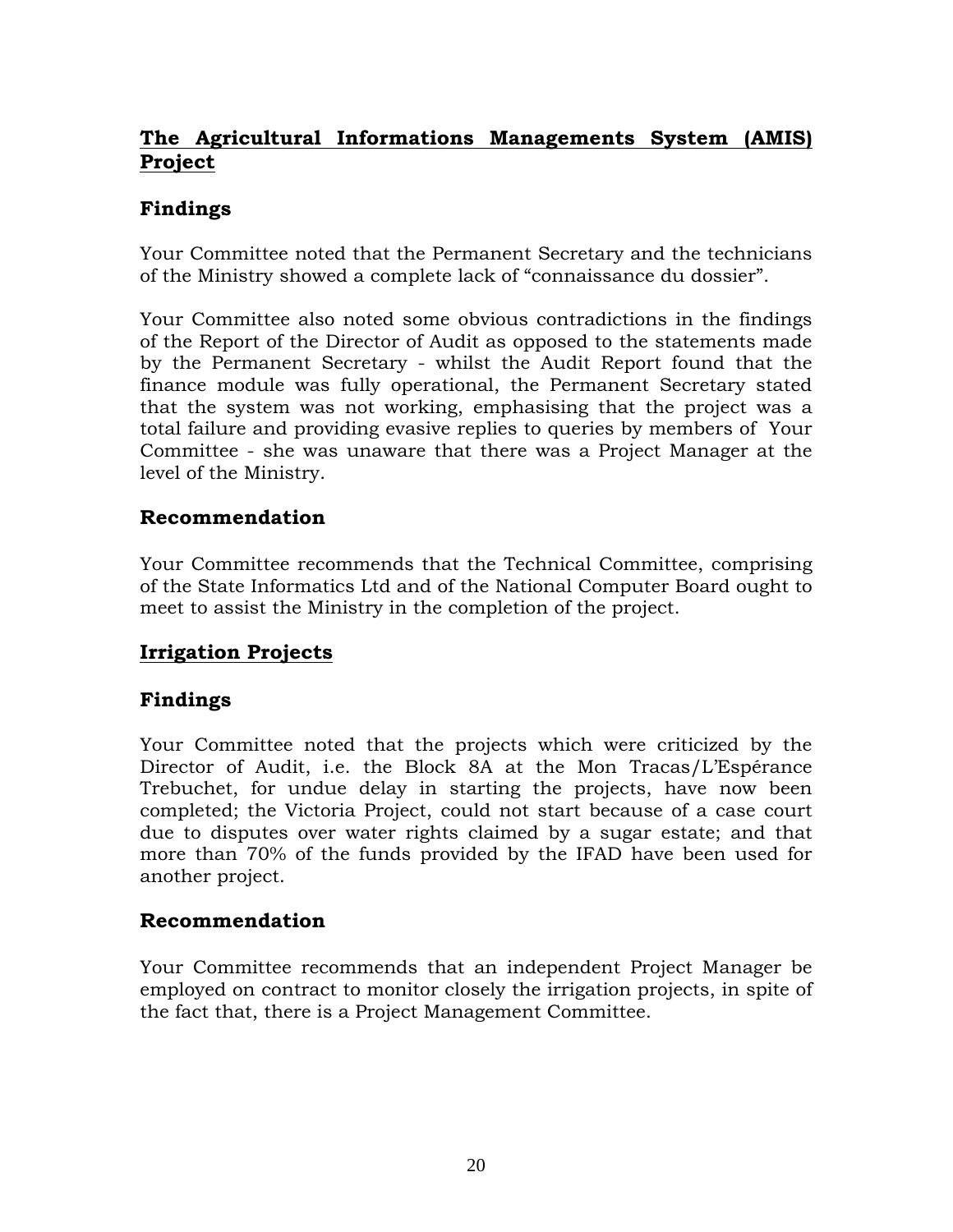## **H. The Ministry of Health and Quality of Life**

Your Committee met the Officers of the Ministry on two occasions to examine the Report of the Director of Audit for the years 2004 and 2005.

## **The Pharmacy**

#### **Findings**

Your Committee asked questions as to the reasons why drugs nearing expiry dates were being sent to Rodrigues and the remedial measures that are being proposed, following the recommendation of the Director of Audit.

Your Committee noted that there was no representative from the Pharmacy Unit.

Your Committee received an answer from an officer to the effect that the Ministry usually ascertains that the drugs which are sent to Rodrigues have a shelf life of more than 6 months.

Your Committee noted however that this ascertainment did not tally with the observation made by the Director of Audit to the effect that drugs nearing expiry dates with less than one month shelf life were being sent to Rodrigues.

Your Committee regrets that there is no consistent policy as regards to the sending of medication to Rodrigues.

Your Committee also highlighted that, following the visit it effected in January 2005 in Rodrigues, it had noted that there was also a problem of inadequacy as regard the storage of medicines in Rodrigues.

Your Committee also inquired about the accessibility of any record for the last five years regarding the number of times that expired medicines had to be returned from Rodrigues to Mauritius or destroyed in Rodrigues. The Permanent Secretary undertook to forward the information which was effectively received.

#### **Recommendation**

Your Committee recommends that arrangements be made for the disposal of the expired drugs in Rodrigues itself rather than having them sent back to Mauritius, provided it is done in the presence of the pharmacist or his representative.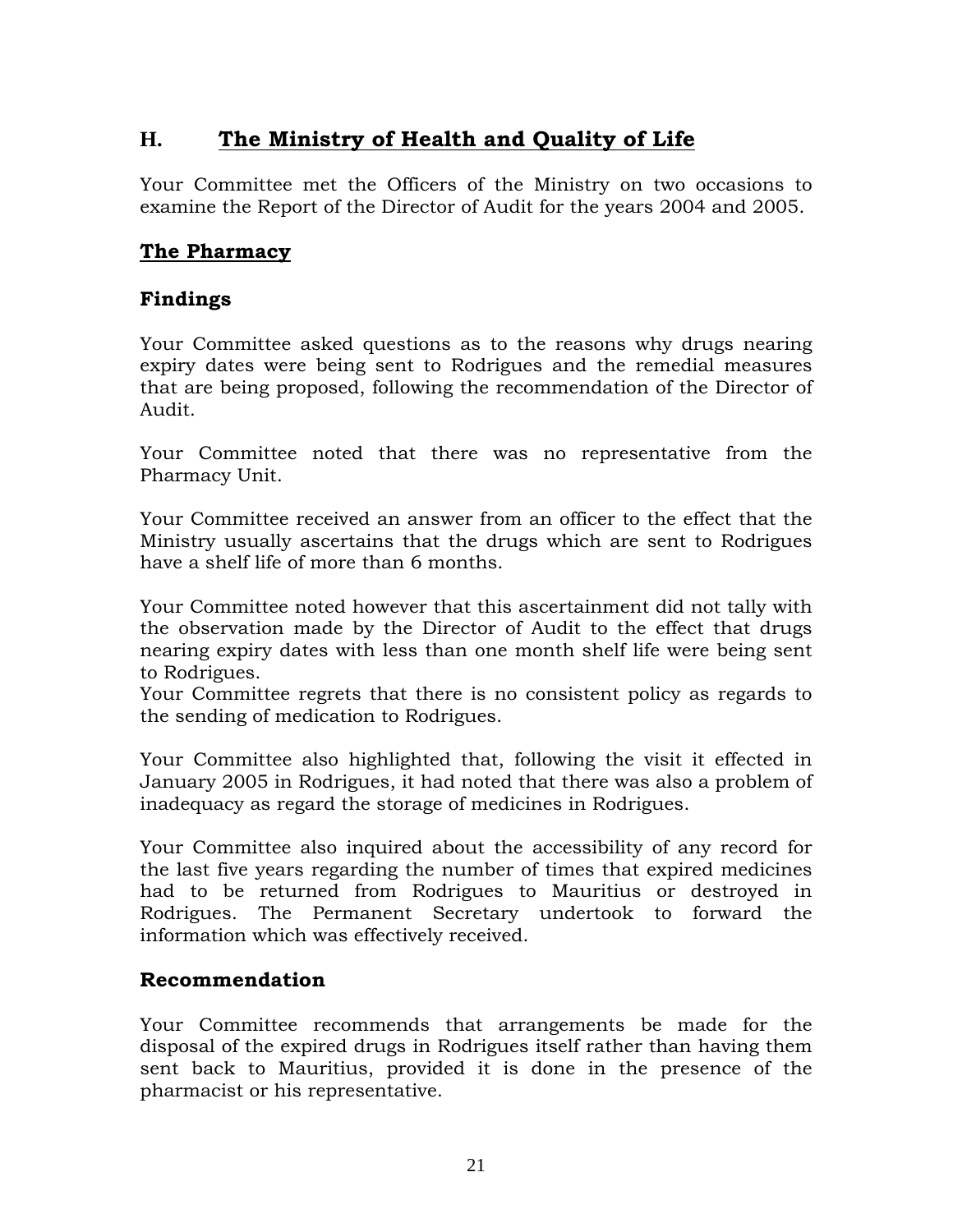## **The Lithotripsy Machine at Victoria Hospital**

## **Findings**

Your Committee took note that the Ministry acquired one Lithotripsy Machine, Model Ecmolith 2000 for the sum of Rs 6,650,000 and its attention was drawn to the fact that, in the same year, it broke down on 43 occasions.

Your Committee noted a contradiction in the answer given in Parliament with respect to the cost of the machine being Rs 7,315,000 and as to the model.

Your Committee was also informed that by the Permanent Secretary that there is no maintenance agreement in regard to the machine.

#### **Recommendations**

Your Committee recommended that a committee be set up to inquire thereinto and that Your Committee be informed accordingly, through the Secretary, in regard to -

- its setting up;
- its terms of reference;
- the work done by the Committee as regards to the investigation and the causes of the reported break down of the lithotripsy machine; and
- the remedial measures proposed as soon as possible.

## **The Dr. A.G. Jeetoo Hospital**

Your Committee inquired –

- the financial commitment of the African Development Bank;
- the reason the Ministry had to wait for two years to undertake the topographical survey and submit study when in fact, the loan agreement was signed in 2002; and
- the additional financial burden to the government because of the lateness in the implementation of the project.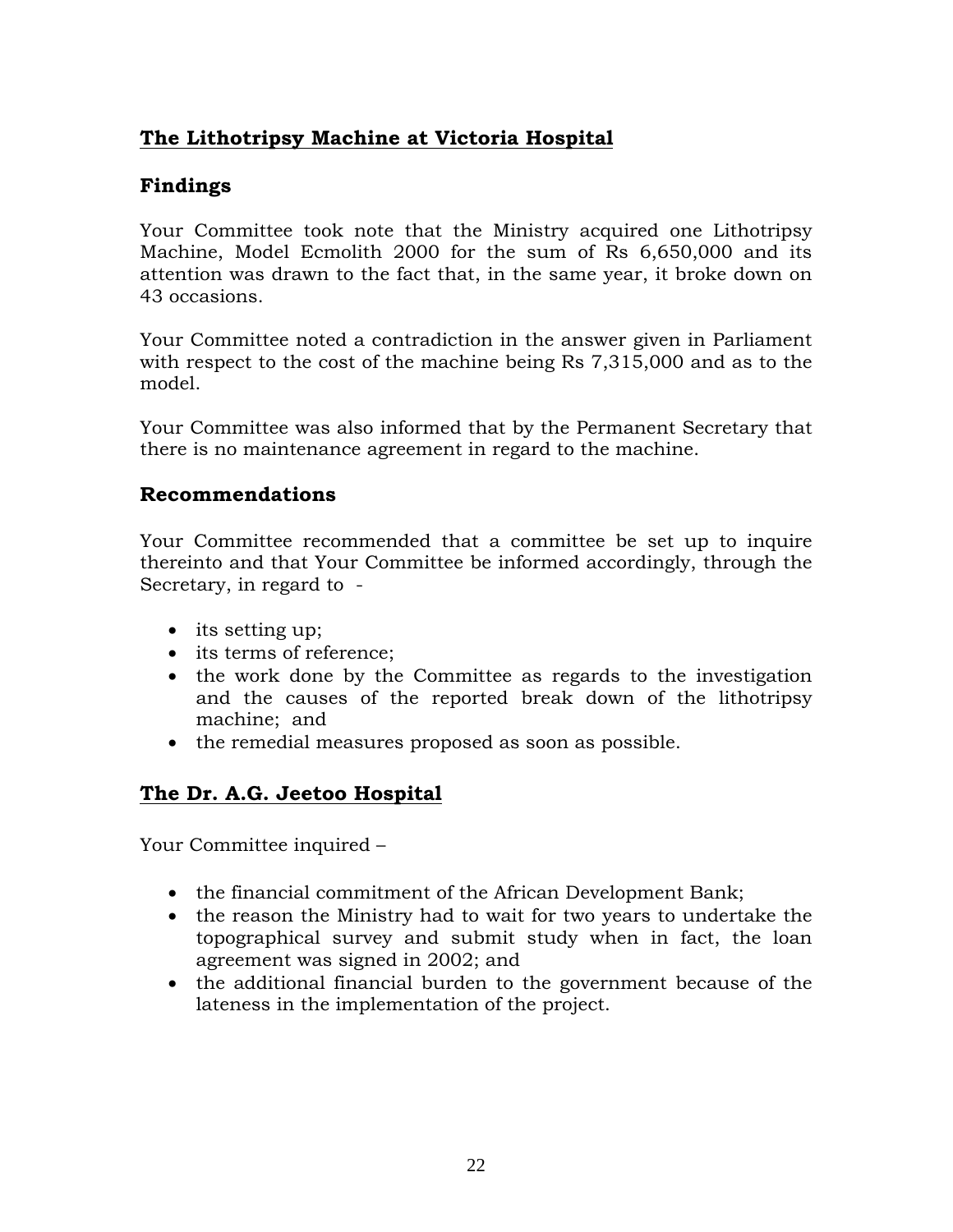## **Findings**

Your Committee was informed that a new Public Implementation Unit had been set up to replace the old one of 2002 which consists of –

- an architect, on secondment from the Ministry of Public Infrastructure, Land Transport and Shipping;
- a civil engineer;
- a project coordinator;
- a financial manager from the Ministry of Finance and Economic Development; and
- architects and engineers from the Ministry of Public Infrastructure, Land Transport and Shipping.

Your Committee was informed as to the time frame as regards to the selection of the consultancy firms to design and supervise the completion of the detailed designs, the appointment of the contractor and the termination of the construction.

Your Committee could, however, not understand why the construction of the schools and colleges were completed whilst the project for the Dr. Jeetoo Hospital is still in an embryo stage**.** 

#### **Recommendations**

Your Committee is of the view that the implementation of the projects are done without any sense of urgency, especially in a very sensitive area, and that the Supervising Officer should ensure timely and proper implementation of projects.

## **I. The Ministry of Housing and Lands**

## **The National Card Information System Project**

#### **Findings**

Your Committee was concerned about the delay in the implementation of the National Land Information System Project, which was approved as far back as 1994, and the objective of which was to build a computerized land data base for the island in order to facilitate land identification, management and transaction of crucial importance.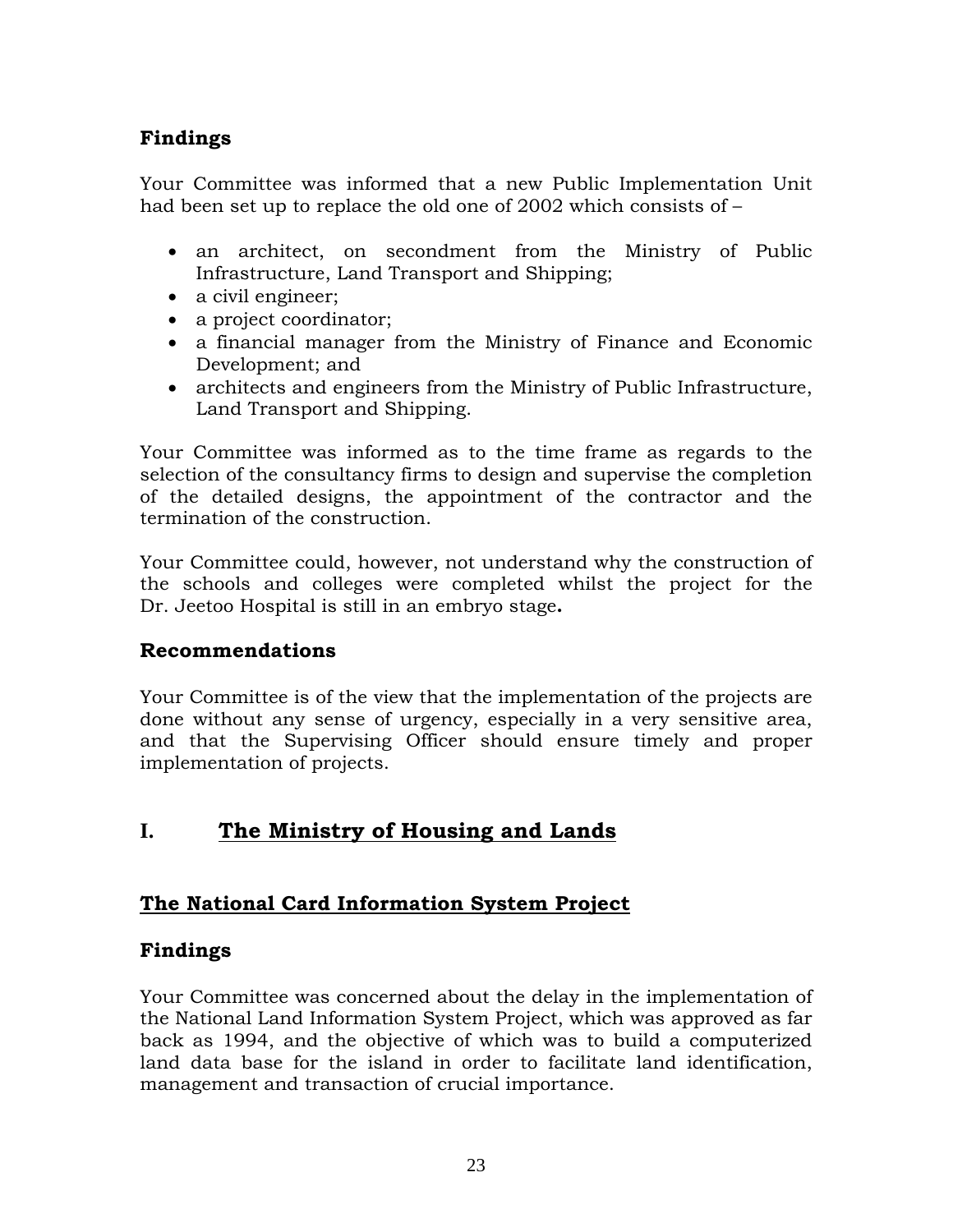Your Committee was informed that part of the project, which started in February 1998, was reviewed in 2004; as at February 2006, consultations were still ongoing with the Department of Land Administration of the Government of Western Australia; and that a report on the project was to be submitted to Cabinet for the approval of further actions as huge financial resources are required for its implementation.

Your Committee viewed with concern that Rs 31 m had been spent on the pilot project, 20m of which had been used for the purchase of equipment and the explanations forwarded by the representative of the Ministry was to the effect that the lack of qualified personnel at the level of the Ministry, although overseas training was given to some members of the staff, accounted for these sums.

#### **Recommendations**

Your Committee is of the view that if the Ministry wishes to achieve its objectives, availability of adequate technical manpower is essential and recommends that special consideration be given to this matter, the more so as it considers that there should be no delay on this project as it may lead to considerable cost overruns and as matters stand now, the final cost of the project cannot be estimated.

#### **The Housing Rehabilitation and Site Infrastructure – Phasing out of Sugar Camps**

#### **Findings**

Your Committee noted that this project was initiated in 1990 for 135 Sugar Camps; that it was to be funded by the Ministry of Health and Quality of Life and implemented by the Mauritius Sugar Authority and that for the past 13 years, the Ministry has disbursed some Rs 190m and Rs 120m was budgeted in the financial year 2004-2005.

Your Committee noted that the Ministry exercised no control but relied entirely on the Mauritius Sugar Authority and that the completion of the project has been unduly delayed by some 5 years.

Your Committee was informed by the Ministry that it only 'dished' out the money on the request of the Mauritius Sugar Authority.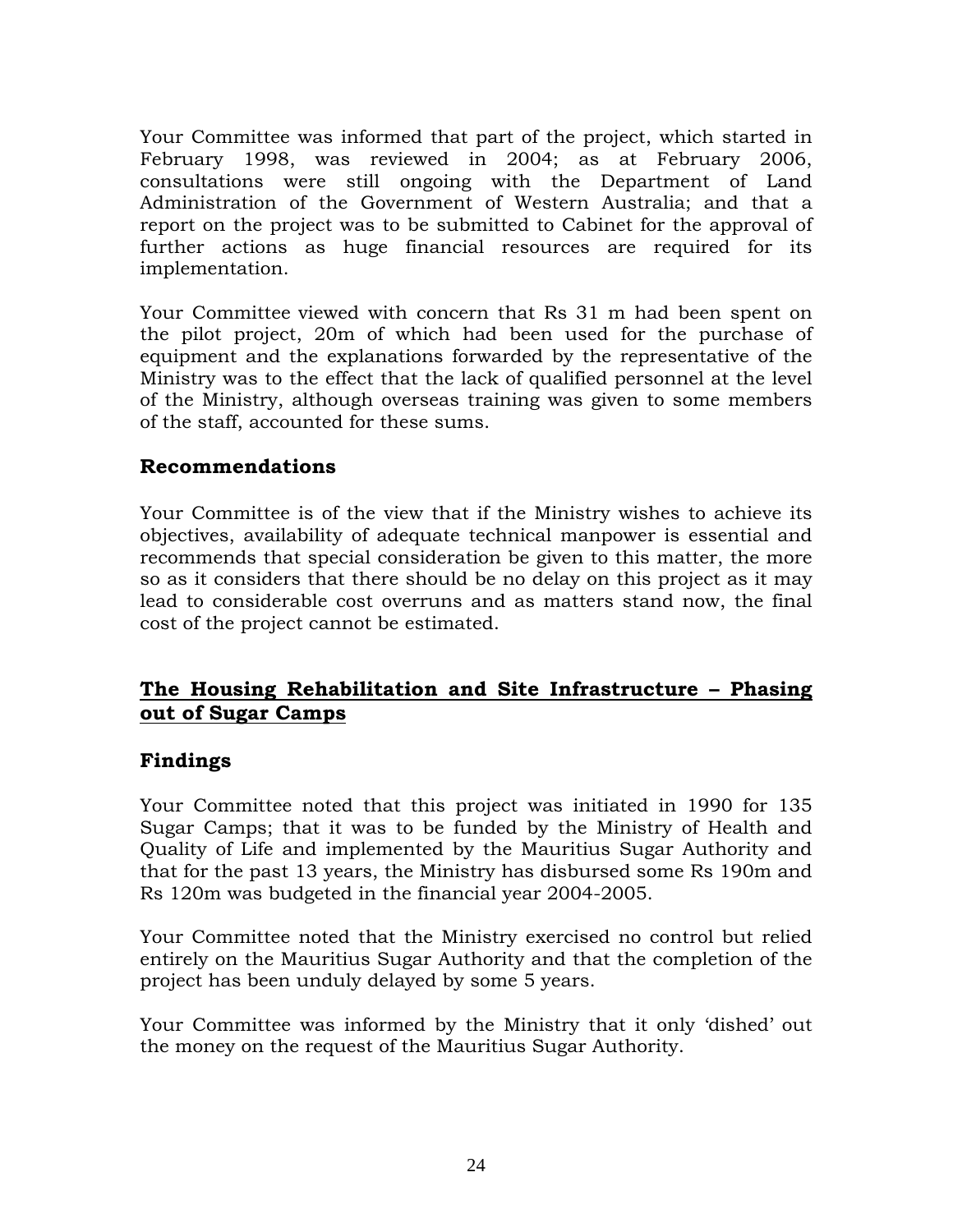Your Committee however, took note of the fact that, as far back as 1997, the Government had decided that the Mauritius Sugar Authority ought to have set up an implementation cell comprising of representatives of all the institutions involved in the project to monitor its implementation but it is not known what this cell had done.

Your Committee was also informed that the Ministry did not even follow the implementation of the works, which was left to the NHDC; that the Ministry, as conceded by its staff, acted simply as the paying agent.

Your Committee obtained explanations that owing to the limited manpower resources of the Ministry, their ability to ensure that financial regulations were complied with were restrained.

#### **Recommendations**

Your Committee considers this situation to be highly unsatisfactory and recommends that the Ministry has to ensure that it discharges fully its supervisory responsibilities on projects financed from its funds.

## **4.0 The Central Tender Board**

Your Committee convened a meeting with the Financial Secretary, the Chairperson and Officials of the Central Tender Board and of the Mauritius Audit Bureau.

Your Committee discussed the issue of maintenance of equipment in the Ministry of Health, in relation to the problem of repeated breakdowns of some pieces equipment, which were purchased from companies, which close down later.

Your Committee was informed by the Board that it does not have the required expertise in all fields, but nonetheless it ensures that the procedures are followed and that for the evaluation of bids, it relies on the reports submitted by the consultants on the analysis of the tenders to the Central Tender Board through the Accounting Officer and where there is no outside consultant, it relies entirely on the expertise of the Ministry concerned.

Your Committee is informed that the Central Tender Board does not have the expertise and questions only on matters of procedure.

Your Committee is informed that the Central Tender Board often does not check the country of origin from which a piece of equipment is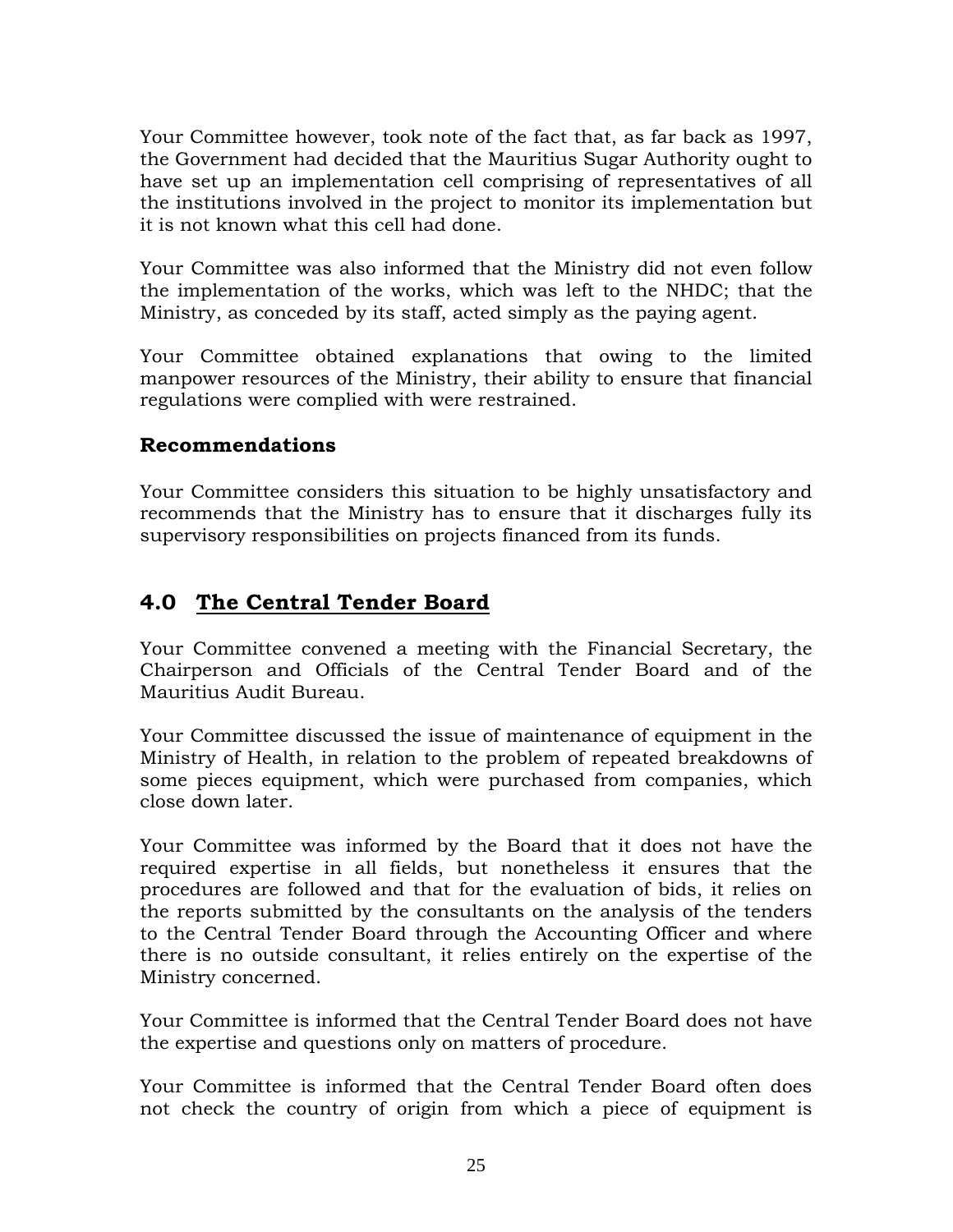ordered to find whether it is as stipulated in the contract and leaves it to the body/person implementing the contract to do so.

## **Variation /Extension of contracts**

Your Committee is informed that it is not for the Board to query the Ministry or institution concerned if they want to bring about changes during the implementation of the contracts. However, its approval is sought whenever additional payment is to be effected. But when no additional payment is required it is not even aware if any change is being effected. Hence, contracts can be varied without the prior Central Tender Board approval which has approved the specifications.

Your Committee is informed that, in one case, the Central Tender Board refused an extension because of the extent of the costs of the variation of the contract.

Your Committee thus concludes that the problem lies with the implementation.

Your Committee hopes that The Procurement Office, set up under the Public Procurement Act, will be more effective in ensuring proper utilization of public funds.

## **5.0 CONCLUSION**

## **Objectives of the Public Accounts Committee**

Your Committee is an emanation of the Legislature which votes the budgets and as an analogy with a private company, the Legislature is considered as the Board of directors, Mr Speaker being its Chairman, the Executive as the Management and the Your Committee as the internal auditor appointed by the Board of directors and reporting directly to the Board of directors.

Your Committee's responsibility is to be the eyes and ears of the Legislature, i.e., to verify and report to the Legislature as to the good and efficient use of public funds.

Your Committee has no operational or directional power but is a powerful reporting entity to the Legislature, which has the ultimate responsibility to bring public bodies to task if they fail in making judicial use of public funds.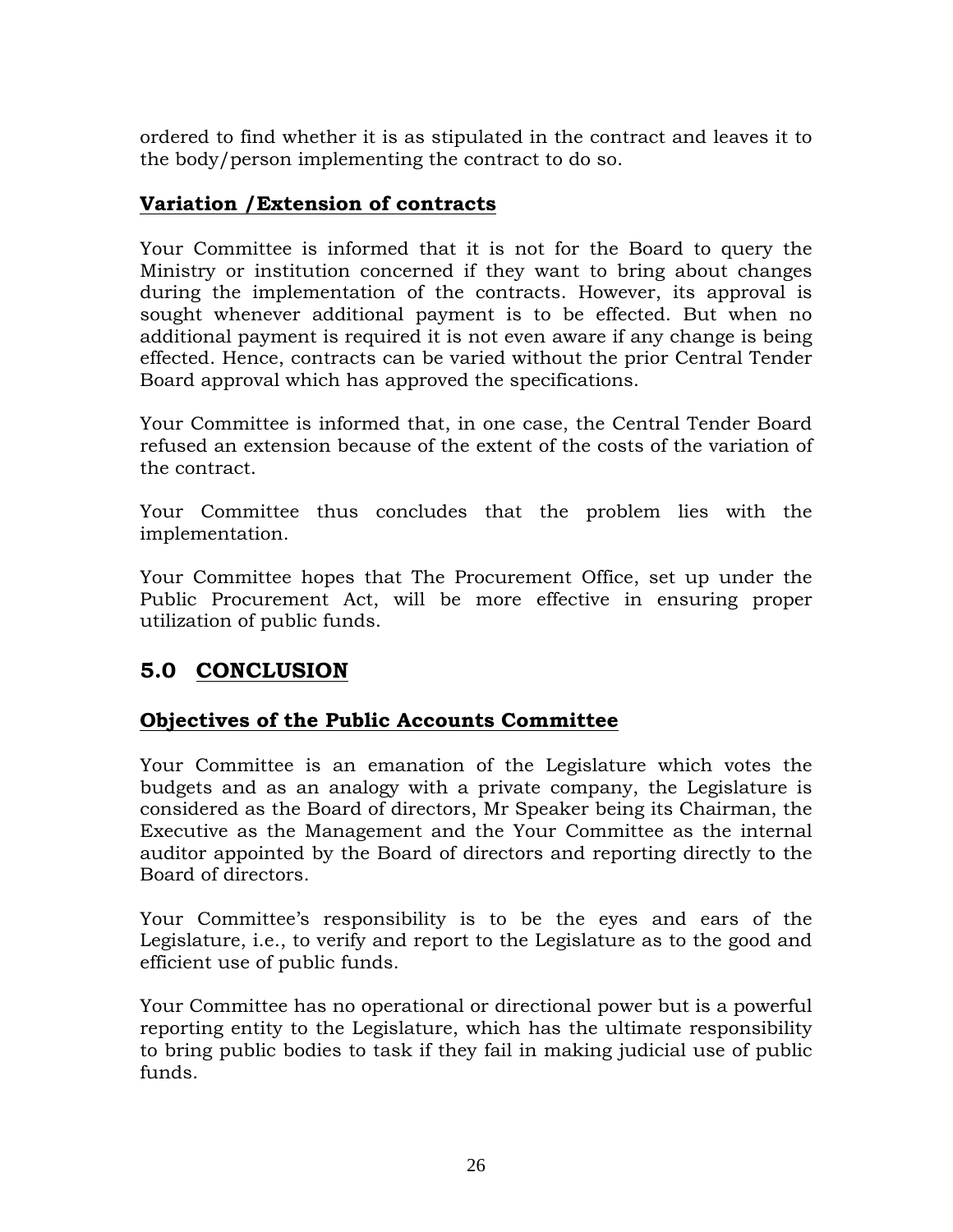Your Committee is best known for its review of the reports of the Director of Audit on the accounts of the Ministries and departments by exacting accountability, reviewing the findings of his officers and coming back on his previous recommendations.

Your Committee serves as an important incentive for the public service and ministers to manage public resources in line with public expectations.

Your Committee is of the view that public officials, as representatives of their ministers at Your Committee's hearings, are not formally accountable to the Committee, yet it is evident that the exposure to the Committee can have an important impact.

Your Committee is also of the view that the positive aspect of exacting accountability is that it offers an opportunity for the Committee to showcase and recognize exemplary public service practices.

Your Committee analyses the report of the Director of Audit, which is an *a posteriori* report, and its work is also *a posteriori.*

#### **Recommendations**

Your Committee views the weaknesses of the work of the Public Accounts Committee in lying in the fact that it has no powers of sanctions and that its effectiveness is seen only through putting pressure on the staff deponing before it as the proceedings take place in camera, thus the question arises as to who is going to take action against staff who are negligent, as a result of which government is not getting value for money. Some of the cases we came across raise strong suspicions of corruption.

Your Committee observed that the members of the staff of the various Ministries who appeared before the Committee showed an incredible degree of solidarity in defending their actions and that it appeared as if many Accounting Officers think that their duty before the Committee is to explain away the criticisms on the doings of their respective staff or department.

Your Committee considers the above to be probably the reason as to why, year in and year out, the Director of Audit's reports do not reflect any improvement in the financial management of the different Ministries.

Your Committee considers that the problem of accountability for decision -making is not clear and hence it is not easy to hold a person in particular to task for any fault.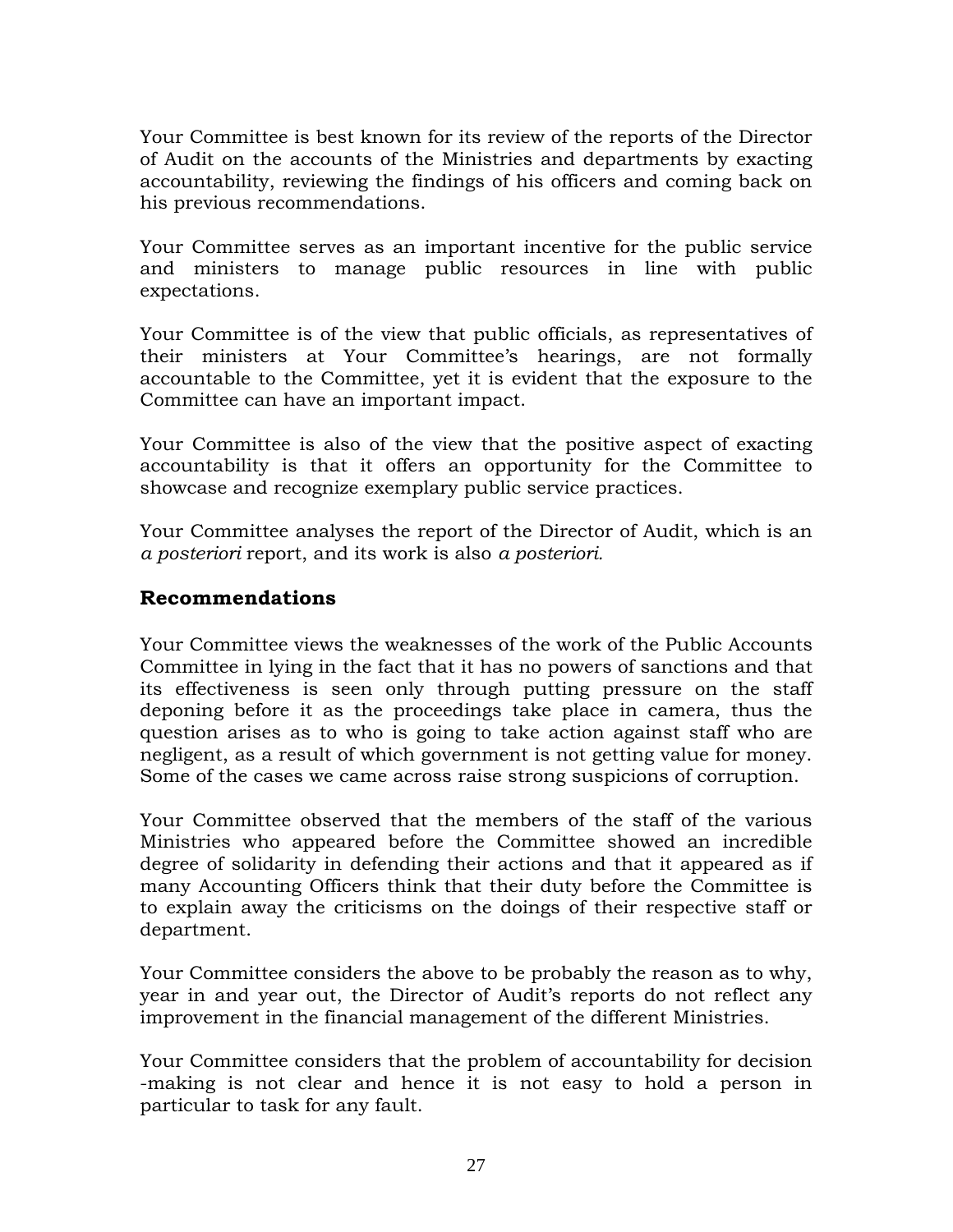Your Committee recommends therefore that the monitoring ought to come from the Accounting Officers of the Ministries/Departments to ensure that mistakes are corrected, if not assumed and that no performance management will work if the issue of accountability is not addressed; and that each Ministry or Department will have to assume its responsibility

Your Committee consequently is of the view that that is there is a need for sanctions if people do what they are not supposed to do.

Your Committee addressed the question as to whether the problems lie with the people or the system and observed that the process needs to be reviewed by the Director of Audit.

Your Committee is furthermore of the view that in many cases, like with the Ministry of Public Infrastructure, Land Transport and Shipping which designs, implements and oversees many projects of all the Ministries and Departments, there is an urgent need to address the issue of adequate human resources, be it in terms of number and competencies.

Your Committee noted that the Ministry of Finance and Economic Development has introduced a system of Audit Committees at the level of some important Ministries with the objective of reinforcing the monitoring system of the internal auditors working within a given Ministry or Department.

Your Committee observed that one of the aims of the Audit Committee is to tackle the issue of connivance, which may arise between internal auditors and the staff of the Ministries or Departments and which may lead to many acts of malpractice being kept hidden.

Your Committee notes that the Audit Committees report to the Ministry of Finance and Economic Development and that the latter reports to the Secretary to the Cabinet.

Your Committee strongly recommends that the Audit Committees be given the power to recommend appropriate sanctions against public officers for acts of malpractice.

Your Committee, however, considers that whatever system is put in place, unless there is political will to ensure that the public officers who do not perform, who are dishonest or incompetent, be taken to task so as to see to it that the taxpayer's money is spent properly, the situation will not improve.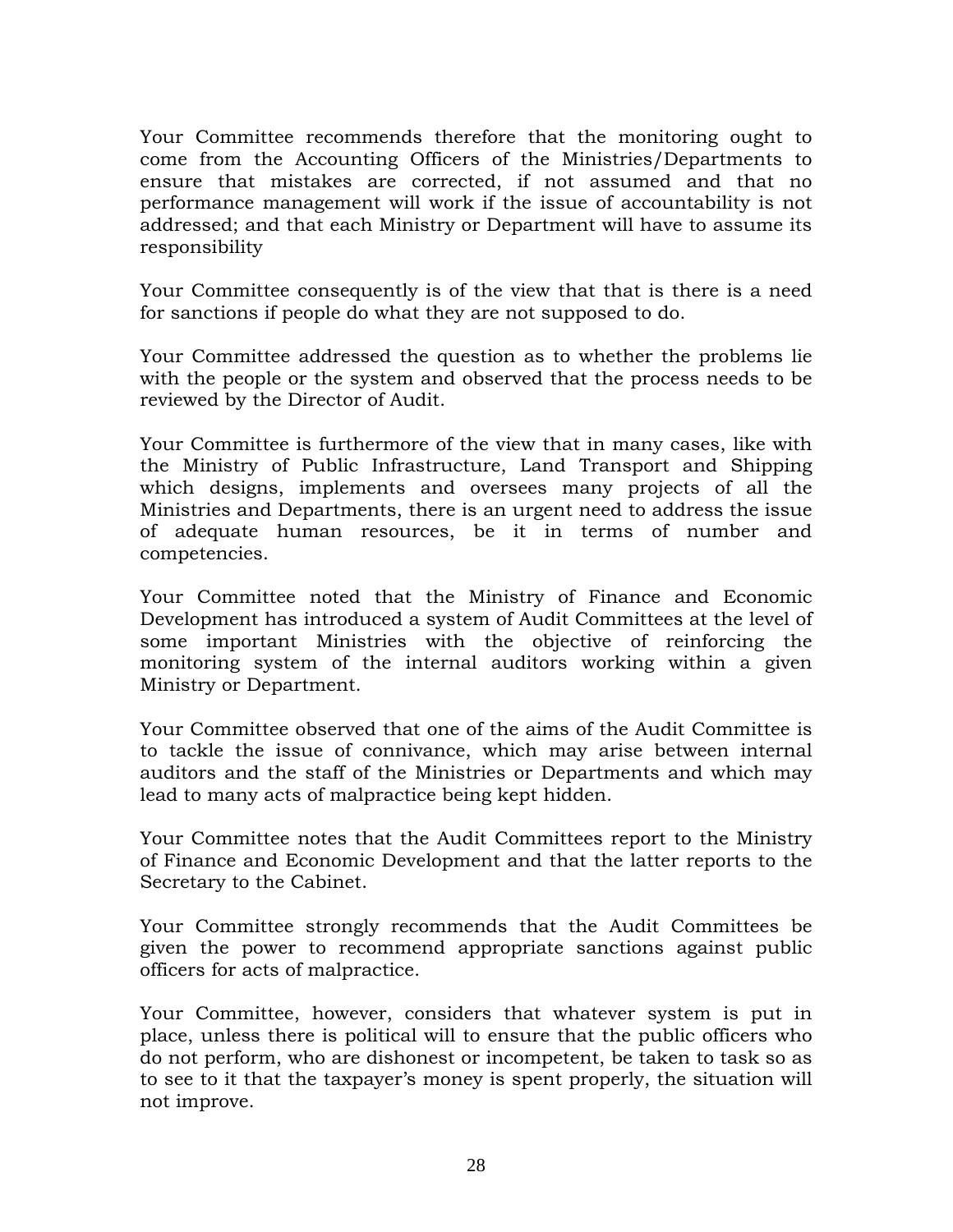Your Committee notes that in recent years, there has been a trend towards the setting up of private companies, which are fully or largely funded by Government.

Your Committee is of the view that these companies should fall within the purview of public expenditure control since, in one way or another, the National assembly is voting funds for them and they should be accountable to the National Assembly.

Your Committee thus recommends the setting up of an Oversight Committee which should operate in much the same way as Your Committee and which will oversee all other organizations which do not fall under the purview of Public Accounts Committee but which uses public funds.

Your Committee is of the view that, the Oversight Committee –

- where appropriate, may work in collaboration with the Public Accounts Committees;
- should routinely meet in public except for procedural meetings and in the case of national security.

The oversight authority of the legislature shall include meaningful oversight of state owned enterprises.

The oversight committees shall have access to records of Executive accounts and related documentation sufficient to be able to meaningfully review the accuracy of Executive reporting on its revenues and expenditures.

Your Committee observes that the Public Accounts Committee is presently not operating with optimum resources, contrary to what obtains in other Parliaments, it does not have a dedicated staff, wherein the Committees are serviced by Committee Clerks, whose role is to assist the different Committees of the House and are important components of the Committees, inasmuch as they are dedicated Clerks to the Committees offering assistance in matters of procedure and in following up specifically with the business of the Committees liaising with the different stakeholders and putting up reports on the works of the Committees; and assisted by researchers in economic, legal, accountancy and other specialized fields to lend full support to render the Committees more focused and efficient.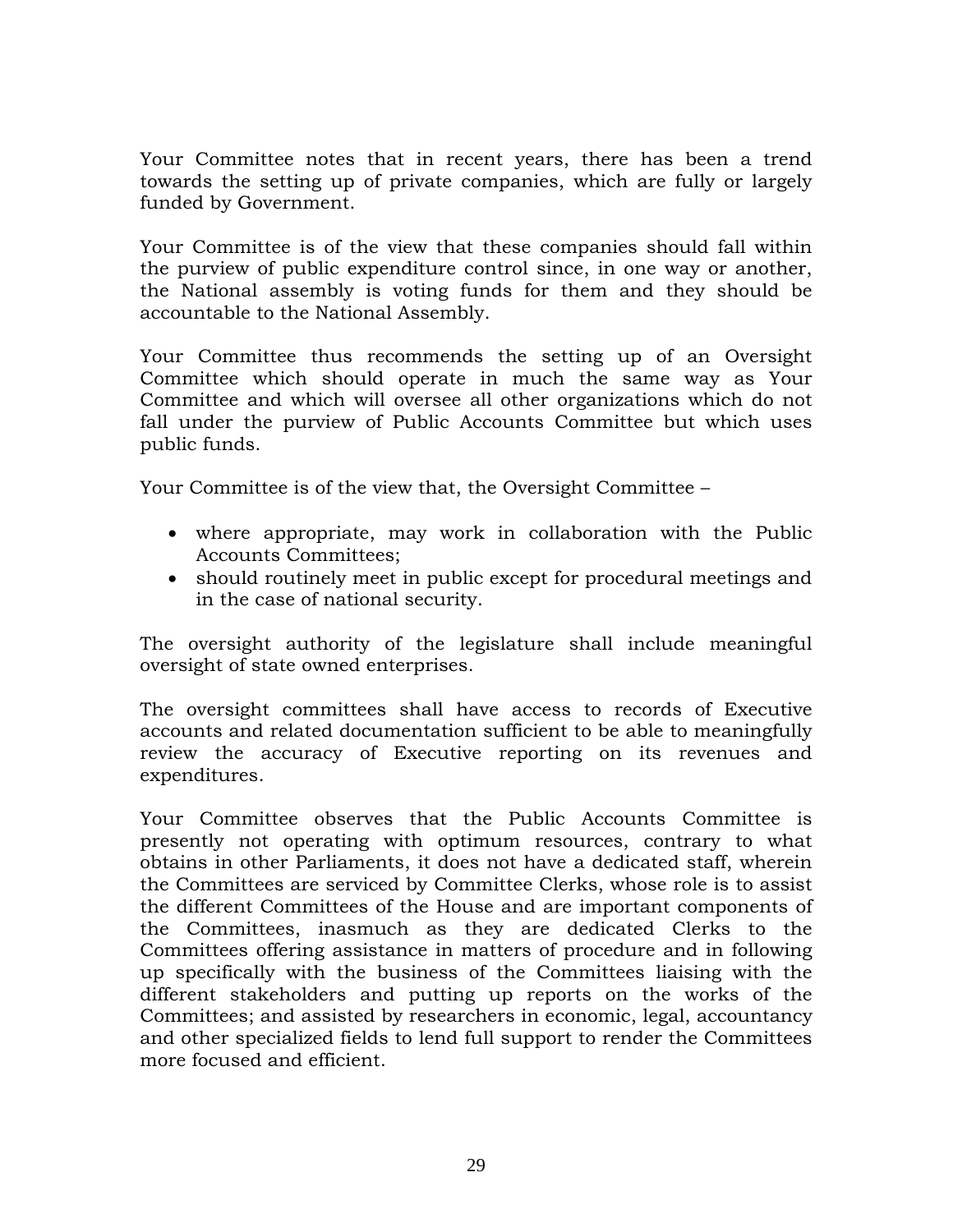Your Committee is thus of the view that our Legislature needs to be assisted by professional staff not only for the purpose of enhancing the capacity of the Honourable Members in delivering effective service as Members of the Your Committee but also for the other Honourable Members in delivering service in the other Committees of the House and to the House and recommends accordingly.

Your Committee is of the view that a token attendance allowance be paid to the Honourable Members serving on the Public Accounts Committee, and recommends accordingly.

Your Committee recommends that follow-up meetings be held with the Accounting Officers of the Ministries and public bodies after the laying of the Report of the Public Accounts Committee on the Table of the National Assembly.

Your Committee recommends that consideration be given to the opening up of the meeting of the Public Accounts Committee to include any member of the public, on application to the Committee.

Your Committee recommends that Your Committee practises the 'name and shame' policy with a view to fostering better seriousness and accountability from those public bodies which fail in their obligation to make judicious use of public funds.

Your Committee recommends that Your Committee submit interim reports every six months with fixed submission deadlines.

Your Committee recommends that the reports of the Public Accounts Committee be fully debated in the National Assembly, at least once a year in March, to allow the Executive to take corrective measures in the ensuing budget exercise carried out in June.

At present, Your Committee looks to the Public Accounts Committee of the House of Commons for procedural guidance. Your Committee recommends that the Standing Orders and Rules of the National Assembly should clearly define the functions and the prerogatives of the Public Accounts Committee, taking into account the local parliamentary context.

Your Committee takes notice of the fact through long standing practice Your Committee is chaired by a member of the Opposition. It is the view of Your Committee that this practice ought to be formalised in the Standing Orders and Rules of the National Assembly.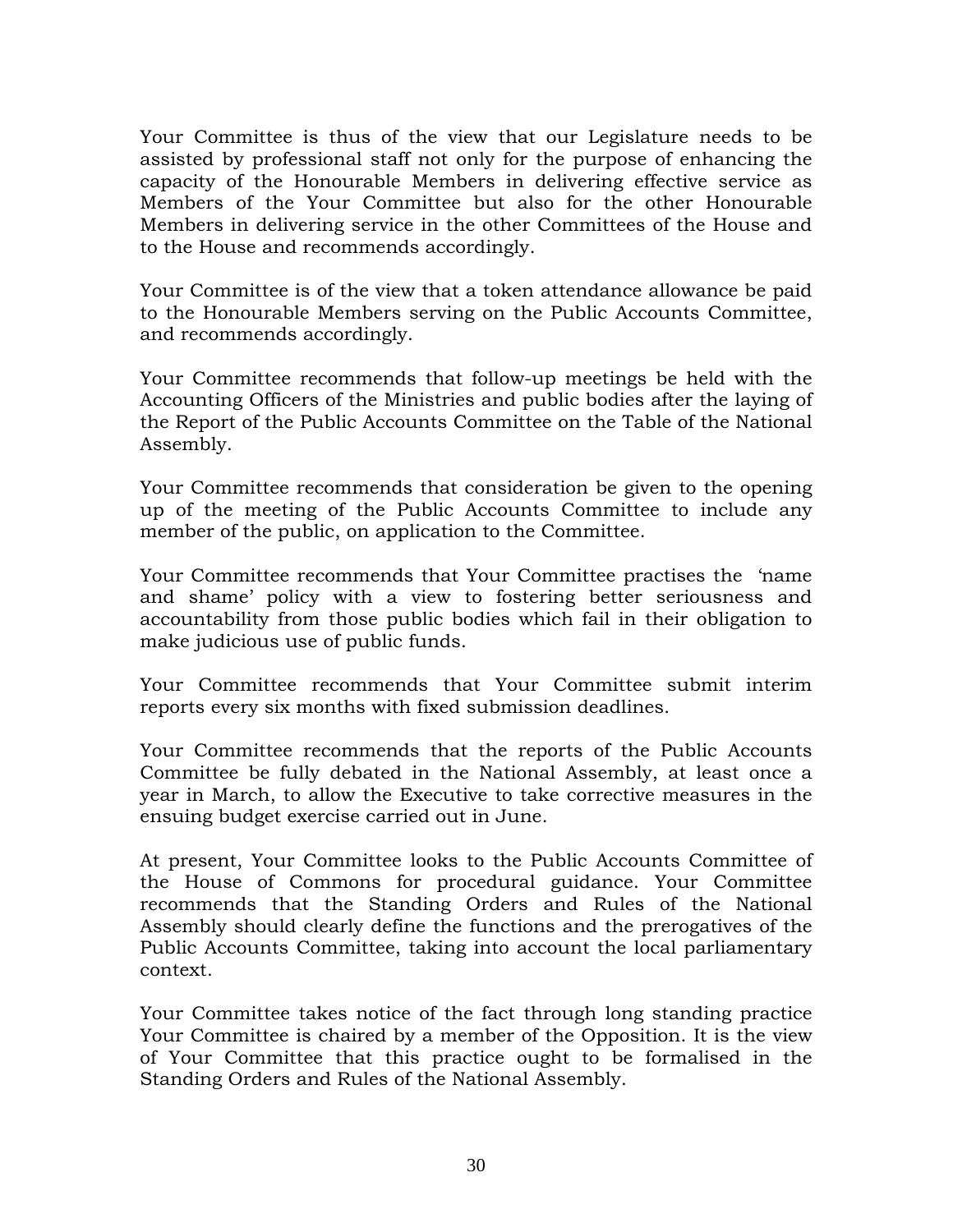## **6.0 Acknowledgment**

Your Committee would like to express its thanks to the Director of Audit and his representatives, the Financial Secretary and his representatives, the Accountant-General and his representatives, who provided assistance to Your Committee

Your Committee is also thankful to the staff of the National Assembly for their assistance.

## **Jaya Krishna CUTTAREE (GCSK) Chairperson**

**25 March 2008**